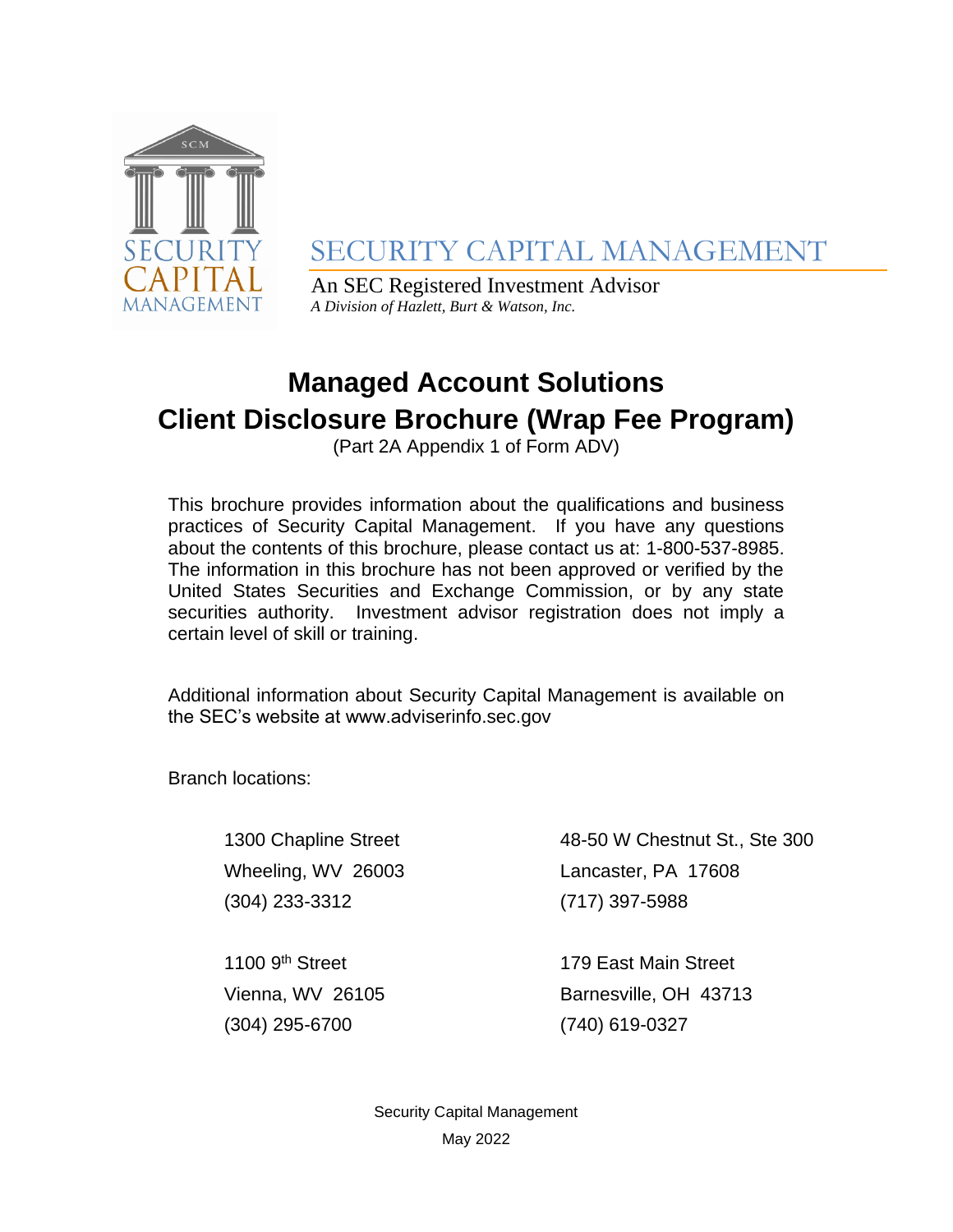## <span id="page-1-1"></span><span id="page-1-0"></span>**Material Changes**

#### <span id="page-1-2"></span>**Material Changes since last update**

This section identifies and discusses material changes to the ADV Brochure since the previous release of the Firm Brochure filed March 2022.

There have been no material changes in this brochure since the previous release.

#### **Full Brochure Available**

If you would like to receive a complete copy of our Firm Brochure, please contact us by telephone at: 1-800-537-8985.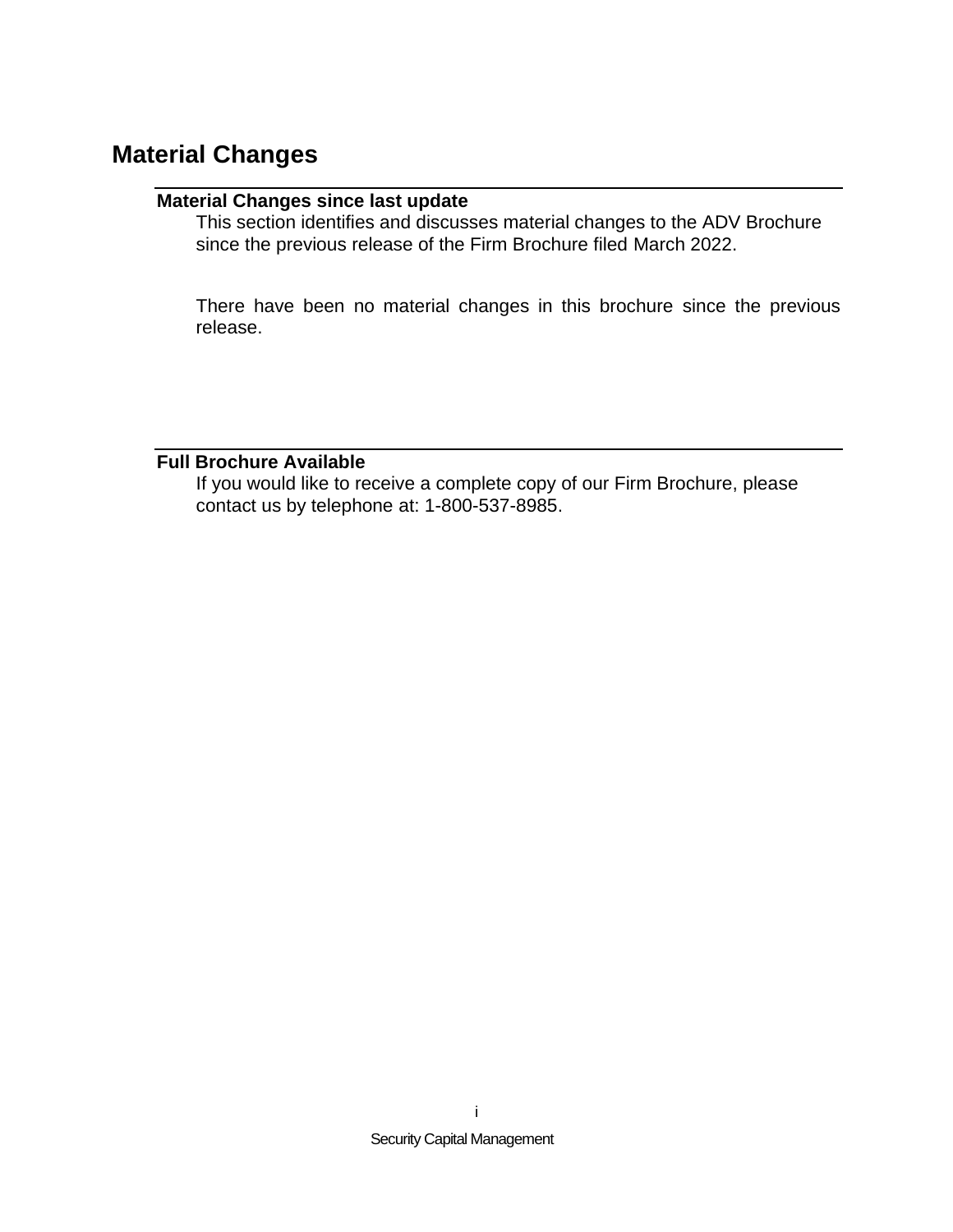# **Table of Contents**

TOC<sub>1</sub>

**Security Capital Management**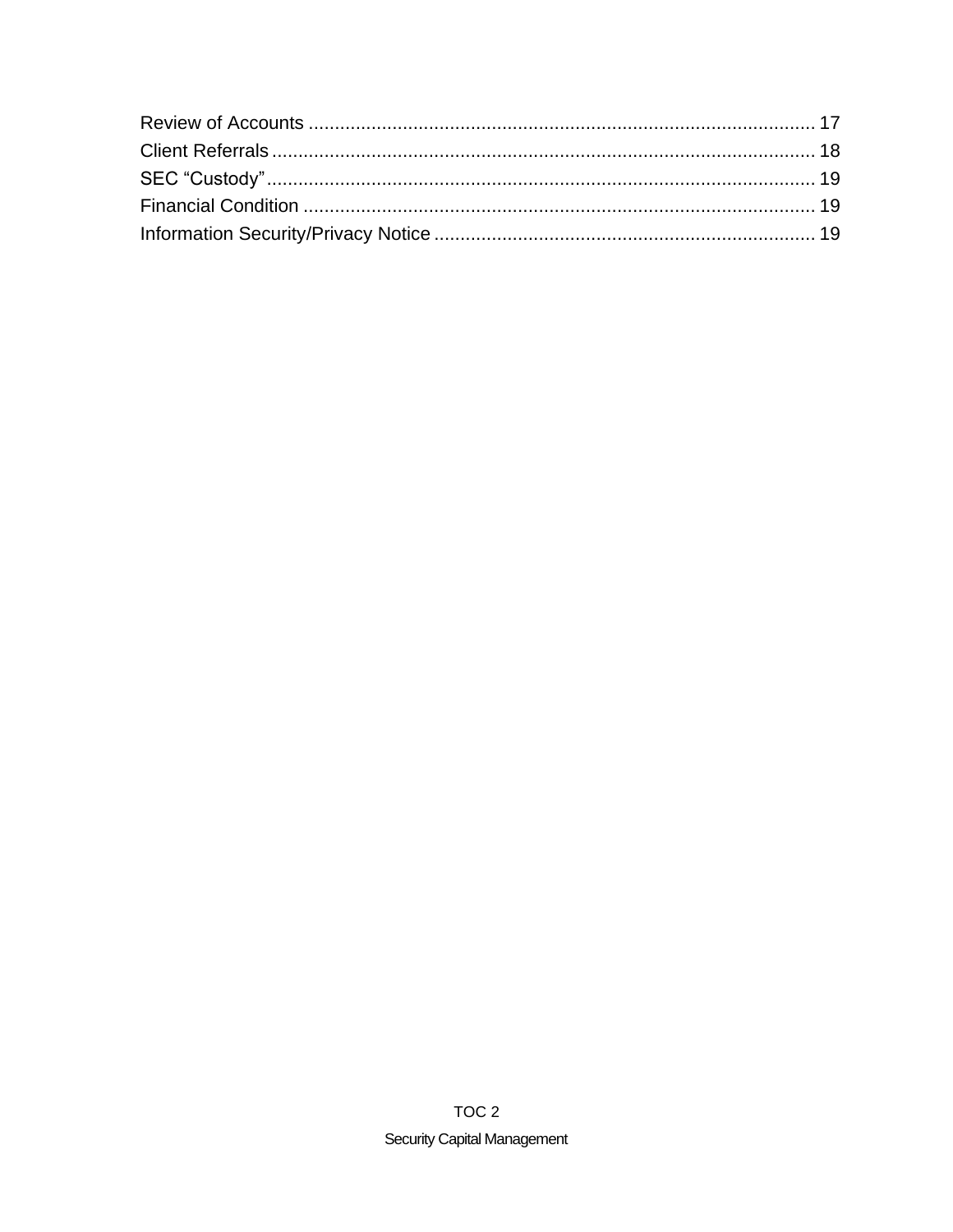# <span id="page-4-1"></span><span id="page-4-0"></span>**Advisory Business**

### **Firm Description**

Security Capital Management ("SCM") is a Division of Hazlett Burt & Watson, Inc ("Hazlett"), and is an investment adviser registered with the Securities and Exchange Commission ("SEC") under the Investment Advisers Act of 1940. Hazlett is also a broker-dealer registered with the SEC under the Securities Exchange Act of 1934 and a member of the Financial Industry Regulatory Authority ("FINRA") and the Securities Investor Protection Corporation ("SIPC").

Hazlett Burt & Watson, Inc is a wholly owned subsidiary of our parent company HB&W, Inc. Hazlett, Burt & Watson Inc. was founded in 1883 and has provided quality Investment Services for many generations. We believe complex decisions regarding investment opportunities should be based on knowledgeable and experienced advice. Through our holding company, HB&W Inc., our Financial Services Group, including Hazlett, Burt & Watson, Inc., Security Capital Management and Security National Trust Company, we are able to provide a broad array of investment and planning solutions to assist you and your family in achieving and maintaining your goals. We provide expertise in traditional investment brokerage, professional investment portfolio and money management advisory services, insurance and comprehensive trust services

The terms "Client," "you," and "your" are used throughout this document to refer to the person(s) or organization(s) who contract with us for the services described here. "SCM," "we," "our," and "us" refer to SCM together with our Affiliates, including but not limited to, Hazlett Burt & Watson, Inc and its agents with respect to any services provided by those agents. "Affiliate" means any entity that is controlled by, controls or is under common control with SCM. Each Affiliate is a separate legal entity, none of which is responsible for the obligations of the other.

#### <span id="page-4-2"></span>**Types of Advisory Services**

SCM's financial planning services may extend to one or more of the following areas:

- Investment Planning
- Retirement Planning
- Insurance Planning
- College Planning
- Estate Planning
- Charitable Contributions
- Personal Finance Analysis
- Assessment of the Client's investment needs and objectives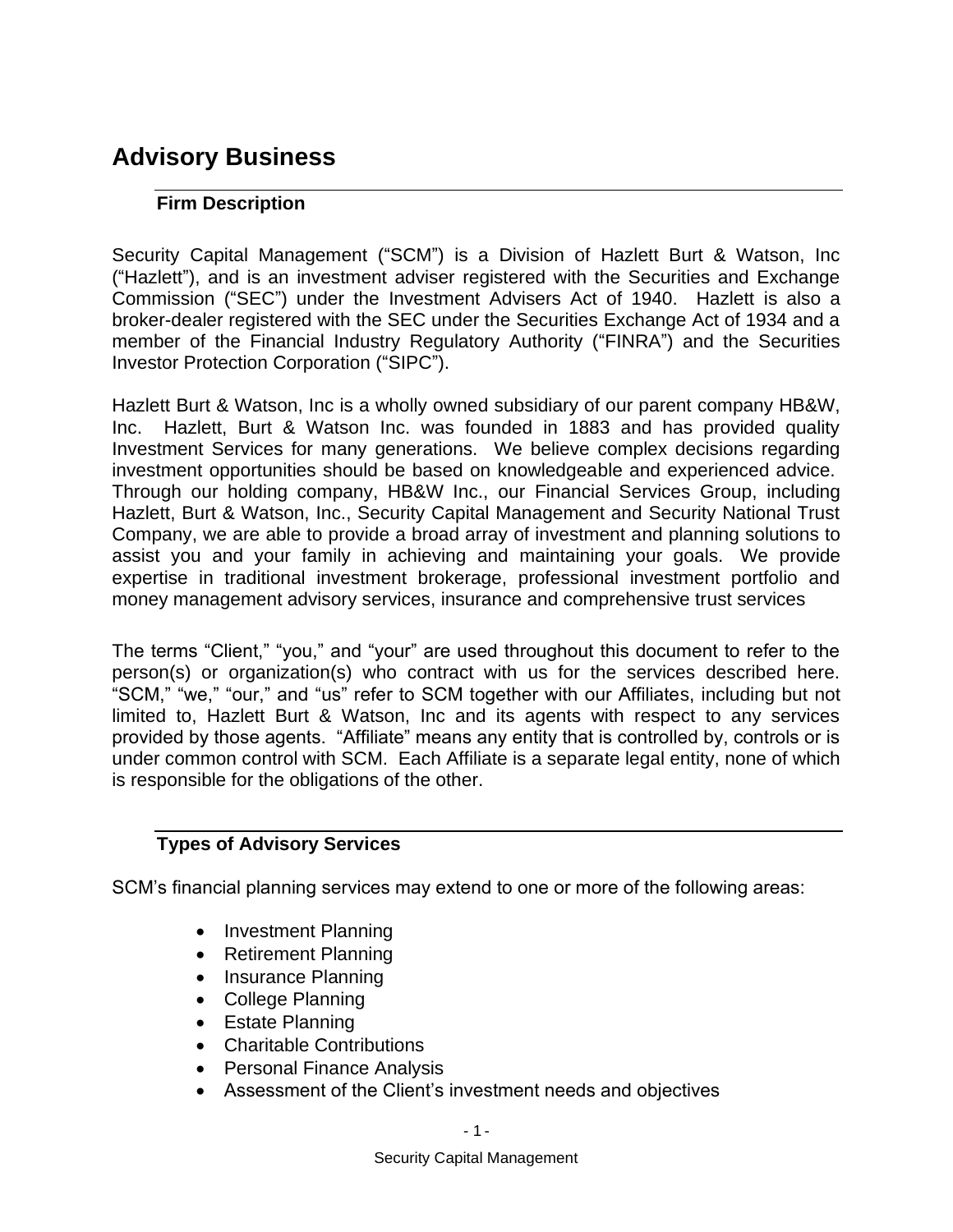- Development of an asset allocation strategy designed to meet the Client's objectives
- Recommendations on suitable style allocations
- Identification of appropriate investment vehicles suitable to the Client's goals
- Evaluation of asset management and investment vehicles meeting style and allocation criteria
- Engagement of selected asset managers and investment vehicles on behalf of the Client
- Ongoing monitoring of asset managers' performance and management
- Review of Client accounts to ensure adherence to policy guidelines and asset allocation
- Recommendations for account rebalancing, if necessary
- Reporting of Client account(s) performance and progress

SCM sponsors a number of wrap fee advisory programs that are designed to help you meet your investment objectives and goals. They include our MAS Separately Managed Account Program, MAS Advisor-Directed Unified Managed Account Program, MAS Model Management (Rep as Manager), MAS Strategic Advisers Portfolio Program and our Direct Managed Advisory Program. This Disclosure Document is being provided pursuant to Section 204 of the Investment Advisers Act of 1940 and deals solely with our MAS Separately Managed Account Program, our MAS Advisor-Directed Unified Managed Account Program, MAS Model Management (Rep as Manager), and our MAS Strategic Advisers Portfolio Program. Descriptions of the services and fees for our Direct Managed Advisory Program can be found in a separate disclosure document, copies of which can be obtained from your Financial Advisor, or by calling (800) 537- 8985.

Hazlett, a registered broker/dealer, can provide a variety of execution and other brokerage services. When Hazlett is appointed as broker, relevant factors considered by SCM and the Client, are the execution capabilities, third-party research and other services, and the value of an ongoing relationship provided by Hazlett, which is expected to enhance the Client's general portfolio management relationship with SCM. Certain advisors of SCM may act, on occasion, as registered representatives of Hazlett, these advisors may receive additional compensation as registered representatives.

It is the general policy of SCM that investment management accounts maintained for its Clients have minimum initial equity requirements as detailed in the account minimum section of this brochure. SCM may, at its discretion, allow a lower limit upon review of Client's current and anticipated needs and situation.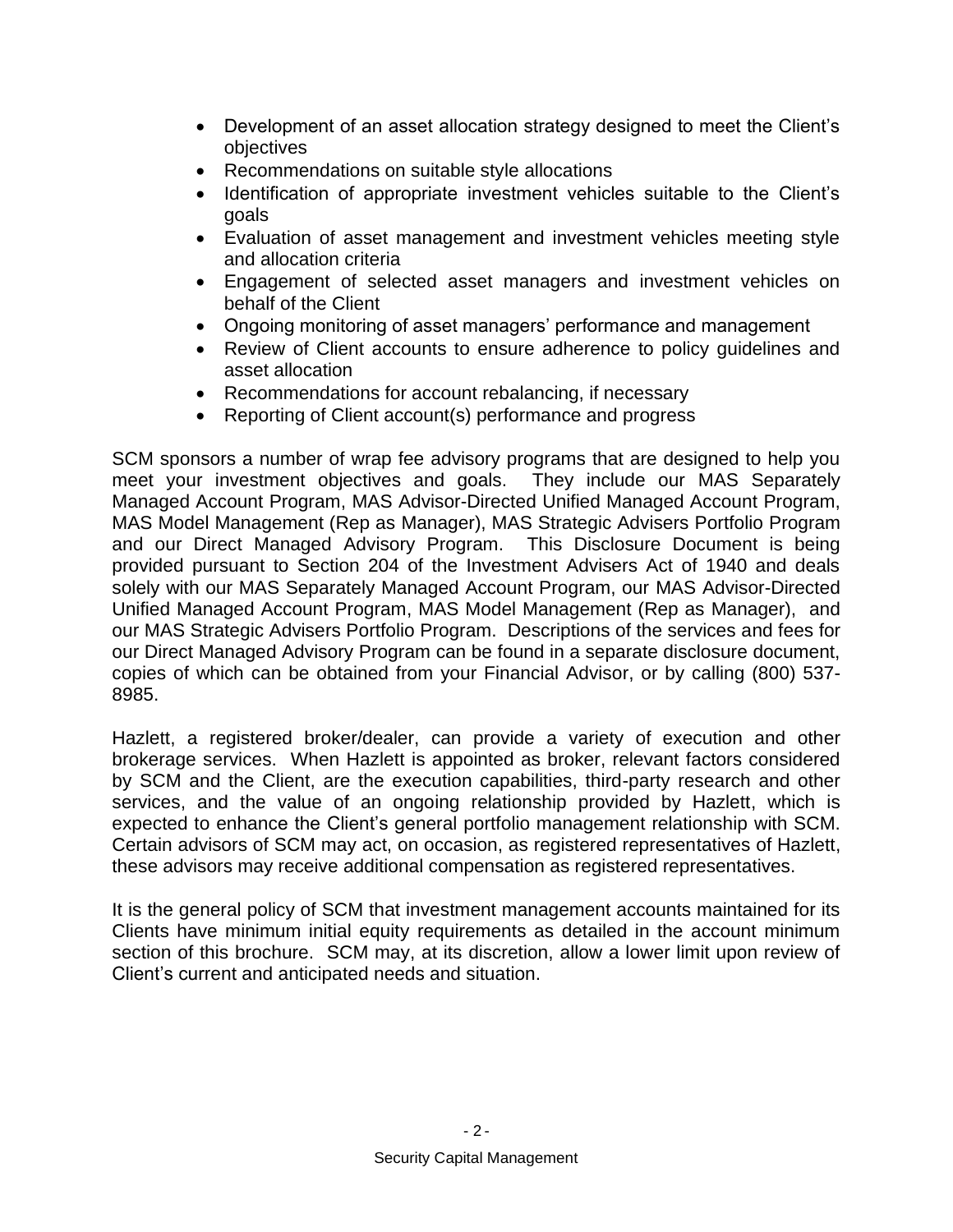### <span id="page-6-0"></span>**Advisory Program Descriptions ("The Programs")**

#### MAS Separately Managed Account Program ("SMA Program")

For Clients in the SMA Program, the Client is offered access to an actively managed investment vehicle chosen from a roster of independent asset managers from a variety of disciplines. Unlike a mutual fund, where the funds are commingled, a separately managed account is a portfolio of individually owned securities that can be tailored to fit the Client's investing preferences. Under the SMA Program, SCM will recommend individual asset managers and investment vehicles, from a database provided through a third party vendor (Envestnet) that corresponds to the proposed asset classes and styles; such third party independent asset managers are referred to as "Managers." For a further description of Approved and Available Managers, please see the "Manager Evaluation" section below. SCM evaluates managers specializing in each of the asset categories listed, including equities (both domestic and foreign); corporate debt; commercial paper; certificates of deposit; municipal securities; mutual funds; real estate investment trusts; government securities; options; and futures. The program minimum investment is \$250,000, and includes performance reporting, associated services and support.

#### MAS Advisor-Directed Unified Managed Account Program ("UMA Program")

For Clients in the UMA Program, the Client is offered a single portfolio that accesses multiple asset managers representing various asset classes, customized by the Client's SCM Financial Advisor. This investment model delivers the benefits of a traditional separately managed account in a single broadly-diversified portfolio for a minimum investment of \$250,000. The asset allocation models for the UMA Program are defined by Envestnet, a third-party vendor; however, the Client's SCM Advisor customizes the portfolio by selecting the specific, underlying investment vehicles in the appropriate model to meet the Client's needs. Envestnet provides overlay management services for UMA Program accounts and Client directly owns the underlying securities in the portfolio. This program includes quarterly performance reporting, associated services and support.

#### MAS Model Management (Rep as Manager)

Rep as Manager is a wrap account where the advisor (rep) manages the Client's account and creates, monitors, and adjusts model portfolios. For Clients under this program, SCM will recommend investment vehicles that correspond to the proposed asset classes and styles. The Client is provided with an initial allocation that corresponds to the individual Client's goals and objectives. Once the Client's assets are invested, SCM may add, remove or replace investments at its discretion. The program minimum investment is \$50,000, and includes a risk questionnaire, rebalancing, drift controls, system alerts and multiple reporting capabilities.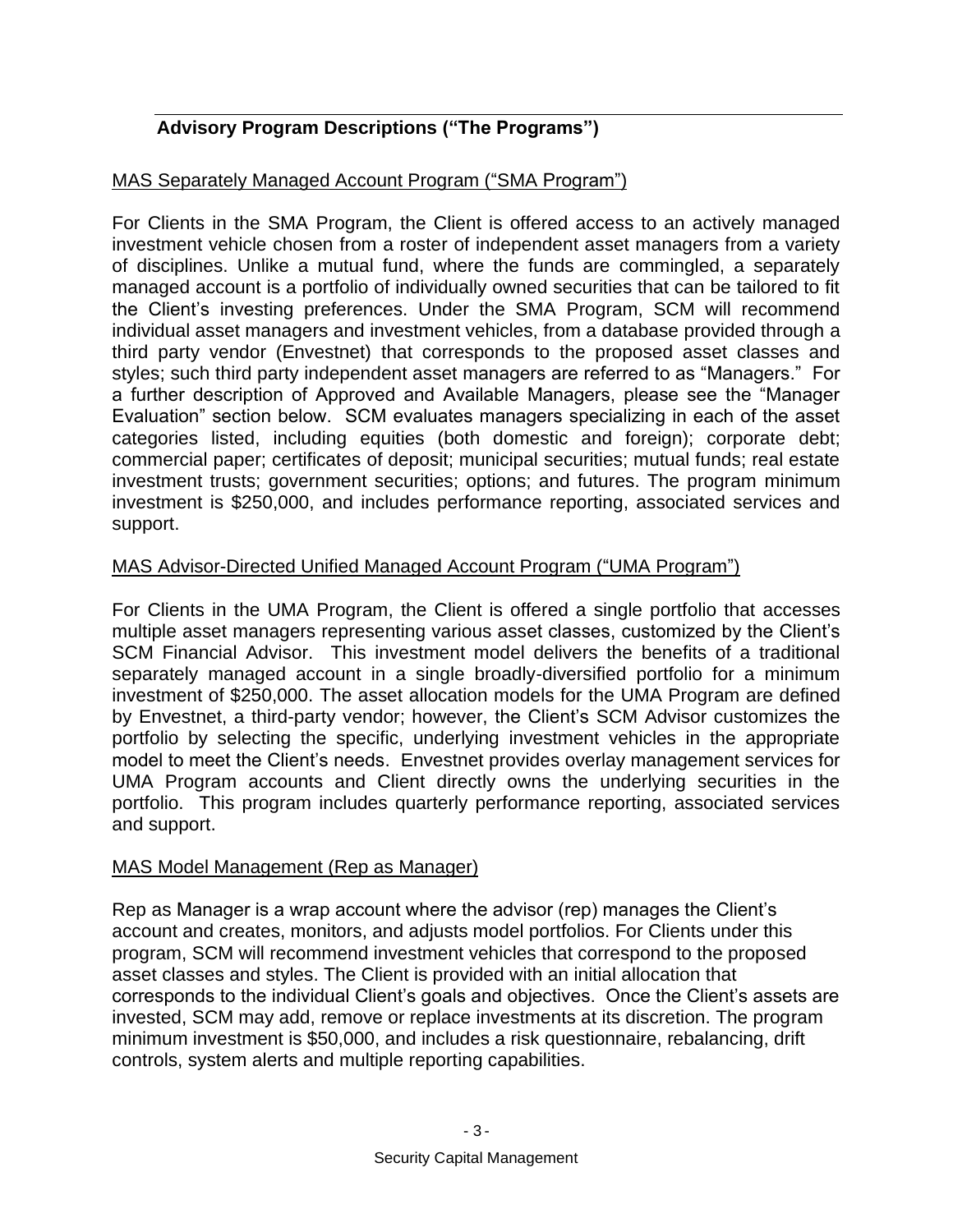#### MAS Strategic Advisers Mutual Fund Portfolio ("Strategic WRAP Program")

The Strategic WRAP Program is a mutual fund wrap program, based on the Client's risk/needs profile. One or more mutual funds are selected and monitored based on the recommendations of Strategic Advisers Inc., a wholly owned subsidiary of Fidelity Investments. The Strategic WRAP Program is a fully discretionary, mutual fund wrap program offering a series of model portfolios positioned at various points along the risk/return spectrum. The Client is provided with an initial allocation that corresponds to his/her goals and objectives. Once the Client's assets are invested, Strategic Advisers may add, remove or replace mutual funds at its discretion. The program minimum investment is \$100,000, and includes quarterly performance reporting, associated services and support.

#### <span id="page-7-0"></span>**Termination of Agreement**

Should an advisory Agreement be terminated by the Client within twelve (12) months from the date of inception, the Client agrees that SCM has incurred initial administrative and clerical expenses in establishing this account, and will incur additional administrative and clerical expenses in removing this account from SCM's record keeping system, and Client further agrees to compensate SCM in an amount equal to the balance of the annual fee which would have otherwise been due and payable to SCM applying the advisory services Program Fees (see schedule) to the value of Client's account for the most recent calendar quarter end or the billable market value from the inception of the Client's account, if the account has not passed a calendar quarter end. Any such termination fee may be negotiable.

Termination of any advisory agreement will not affect the Client's liability or responsibility with regard to transactions initiated prior to or after such termination, and the Client is responsible for any commissions, fees or other expenses prior to or after termination.

After twelve (12) months, Clients may terminate an advisory agreement with SCM upon thirty days' notice. SCM will prorate any fees paid in advance, and return the un-earned portion.

If you choose to terminate your Agreement with any of our investment advisory Programs, we can liquidate your Account if you instruct us to do so. If so instructed we will liquidate your Account in an orderly and efficient manner. We do not charge for such redemption; however, you should be aware that certain mutual funds impose redemption fees as stated in their fund prospectus. You should also keep in mind that the decision to liquidate security issues or mutual funds may result in tax consequences that should be discussed with your tax advisor.

We will not be responsible for market fluctuations in your Account from the time of written notice until complete liquidation. All efforts will be made to process the termination in an efficient and timely manner. Factors that may affect the orderly and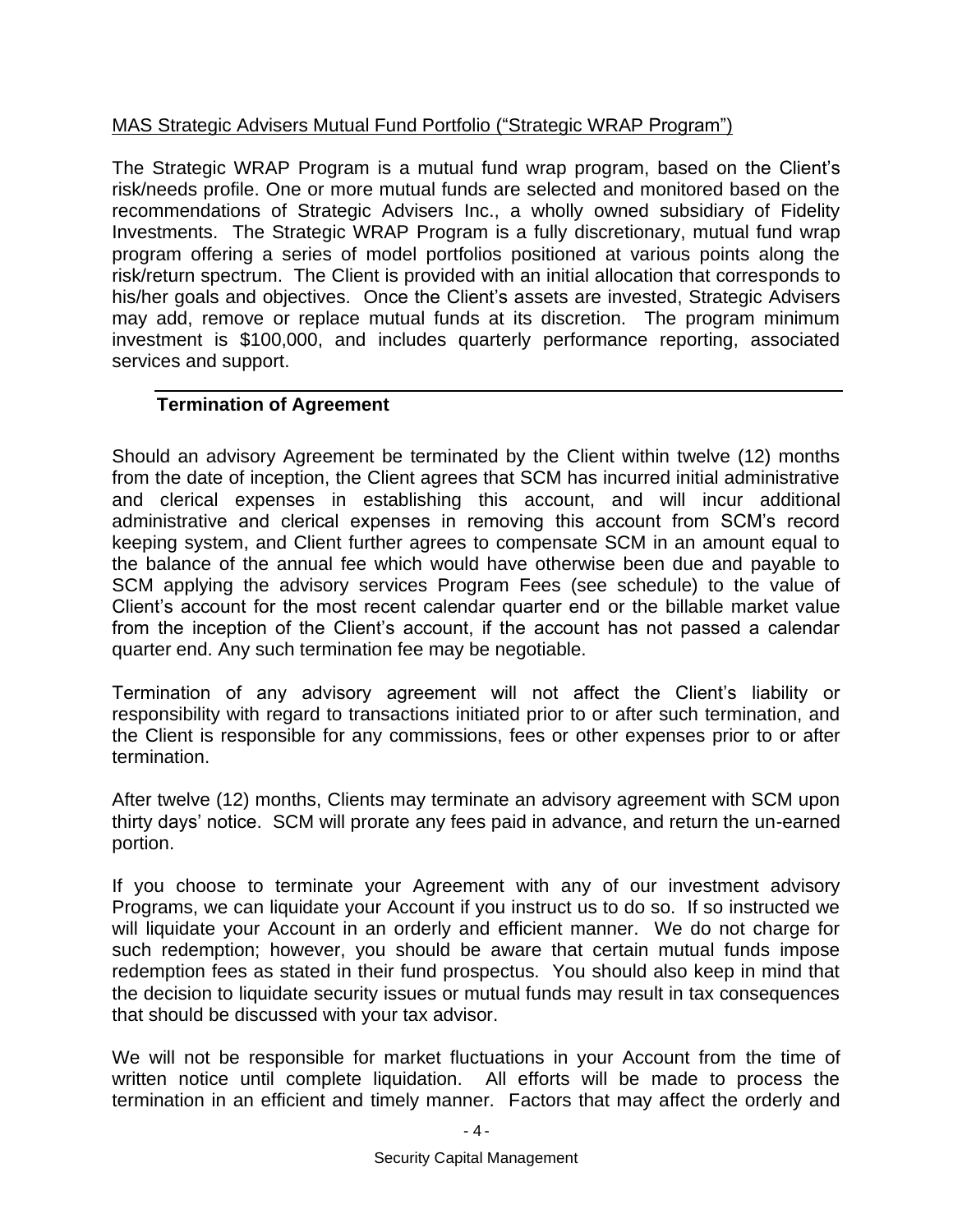efficient liquidation of an Account might be size and types of issues, liquidity of the markets, and market makers' abilities. Should the necessary securities' markets be unavailable and trading suspended, efforts to trade will be done as soon as possible following their reopening. Due to the administrative processing time needed to terminate an advisory Account, termination orders cannot be considered market orders. It may take several business days under normal market conditions to process your request.

If the Client does not receive SCM's disclosure Form ADV Part 2 at least 48 hours prior to entering into any advisory agreement, the Client is entitled to cancel such agreement within five business days with a full refund of advisory fees paid (if any). Processing fees paid to Hazlett are not subject to refund. All fees due under any agreement at termination will be deducted from the Client's account before assets are delivered from the account.

# <span id="page-8-1"></span><span id="page-8-0"></span>**Fees and Compensation**

#### **Program Fee**

Clients in the Program pay an asset-based Program Fee to SCM (the "SCM Fee"), which covers investment management services comprised of Client profiling, strategic asset allocation and/or replacement, style allocation, research and evaluation of asset management, ongoing monitoring of management and account performance, account rebalancing, account reporting, other operational and administrative services as well as compensation to your Financial Advisor. This is a wrap fee. However, any Independent Asset Manager fees are separate from (and in addition to) the SCM Fee. The Asset Manager fees will vary depending on the Asset Manager and the investment strategy of the Asset Manager. The Asset Manager fees will be disclosed in each separate Asset Manager's disclosure brochure.

There is a minimum annual SCM Fee charged per Asset Manager or particular investment vehicle selected within each Program Account. There are other costs that may be assessed that are not part of the SCM Fee. These costs may include fees for portfolio transactions executed away from broker/dealer, mark-ups, electronic fund and wire transfers and exchange fees, among others (see Other Fees and Compensation section). The SCM Fee does not include certain fees charged by a broker or custodian used by that Client's advisor. In that case, those fees will be disclosed separately.

For all programs, the SCM Fee is charged per account on a calendar quarter basis in advance and prorated to the end of the quarter upon inception of the account. The level of the SCM Fee will vary with the amount of assets under management and the particular investment styles and investment options chosen or recommended. Clients may receive comparable services from other sources for fees that are lower or higher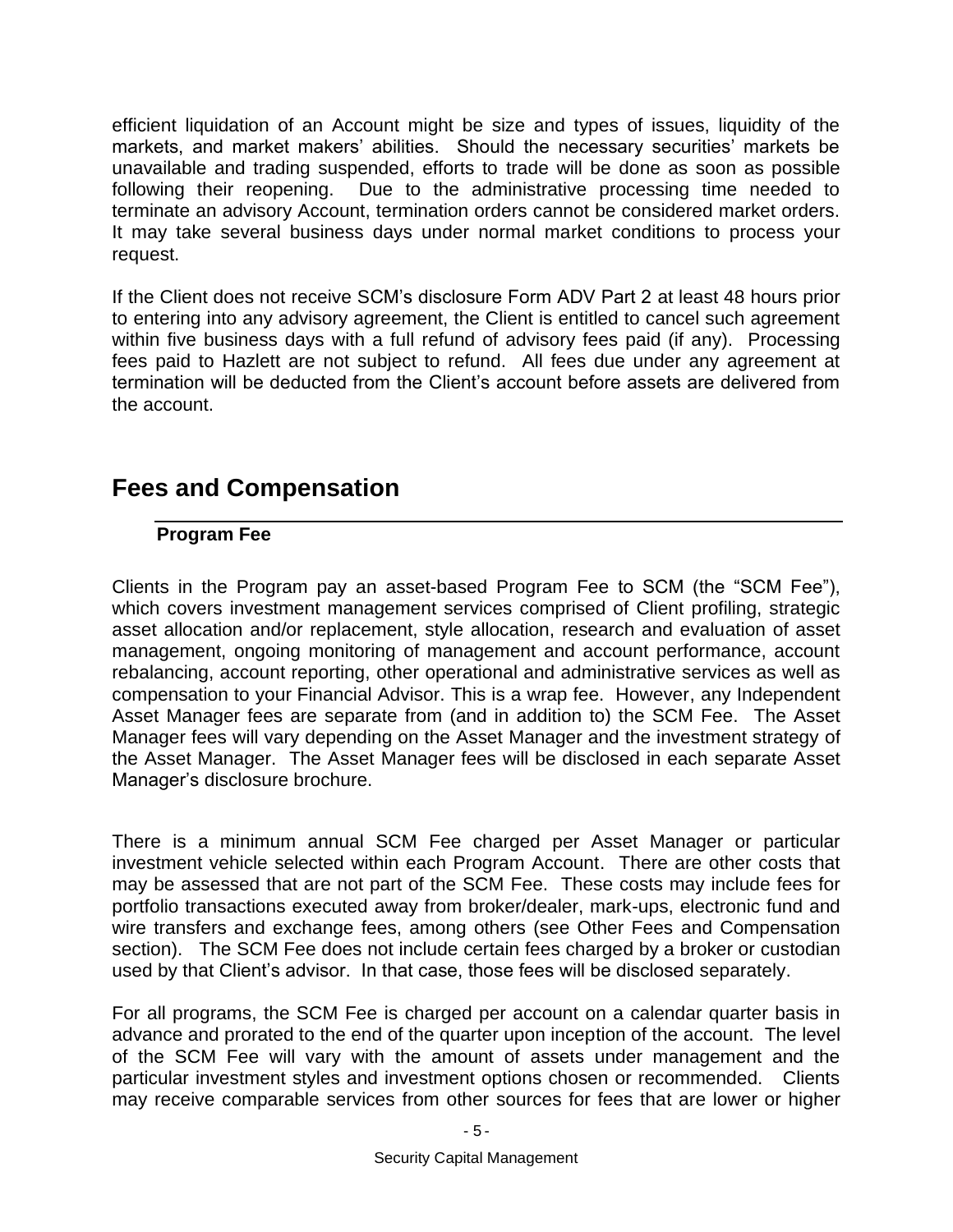than those charged by Envestnet. There are no adjustments made to the billing for SCM Fees during the quarter unless there is an additional deposit of \$10,000.00 or more. Accounts with subsequent deposits during a quarter of \$10,000.00 or more are adjusted for the deposit and billed the following month.

If there is insufficient cash in the Account(s) at the time the SCM Fee is to be debited from the Account(s), the Client understands and acknowledges that SCM, Envestnet or its Asset Managers may sell an amount of Program Assets to generate sufficient cash to pay any Program Fees. This may create a taxable gain or tax loss for the Client*.* If Program Assets are illiquid and Envestnet or a designated Asset Manager determines that the sale of Program Assets to pay any Program Fees is not feasible, SCM may send the Client an invoice for any Program Fees for the quarter. The Client agrees to pay this invoice within ten (10) days of receipt.

Hazlett and NFS are appointed by the Client as the sole and exclusive broker with respect to the account for custody and the execution of purchase and sale transactions. For SMA and UMA programs, any Asset Manager Fees are separate from (and in addition to) the above SCM Fee schedule. The Asset Manager fees will vary depending on the Asset Manager and the investment strategy of the Asset Manager. The Asset Manager fees will be disclosed in each separate Asset Manager's disclosure brochure.

Clients may receive comparable services from other sources for fees that are lower or higher than those charged by SCM. The advisory fee may be more or less costly than paying for the services separately, depending upon the investment advisory fees charged, the number of transactions for the account, the level of brokerage and other fees that would be payable if the Client obtained the services available under the program individually.

#### **Standard Fee Schedule ("SCM Fee")**

The standard fee schedules for the SCM Fee is as follows, but may be negotiable in individual cases:

|                    |            |         | Rep as  | <b>Strategic</b> |  |
|--------------------|------------|---------|---------|------------------|--|
|                    | <b>SMA</b> | UMA*    | Manager | <b>WRAP</b>      |  |
| First \$250,000    | 1.97%      | 2.14%   | 1.95%   | 1.87%            |  |
| Next \$250,000     | 1.77%      | 2.14%   | 1.75%   | 1.62%            |  |
| Next \$500,000     | 1.52%      | 1.84%   | 1.58%   | 1.49%            |  |
| Next \$1,000,000   | 1.29%      | 1.61%   | 1.47%   | 1.26%            |  |
| Next \$3,000,000   | 1.01%      | 1.22%   | 1.28%   | 1.09%            |  |
| Over \$5,000,000   | .93%       | .94%    | .93%    | .93%             |  |
| Minimum SCM Fee**: | \$1,575    | \$1,250 | \$920   | \$750            |  |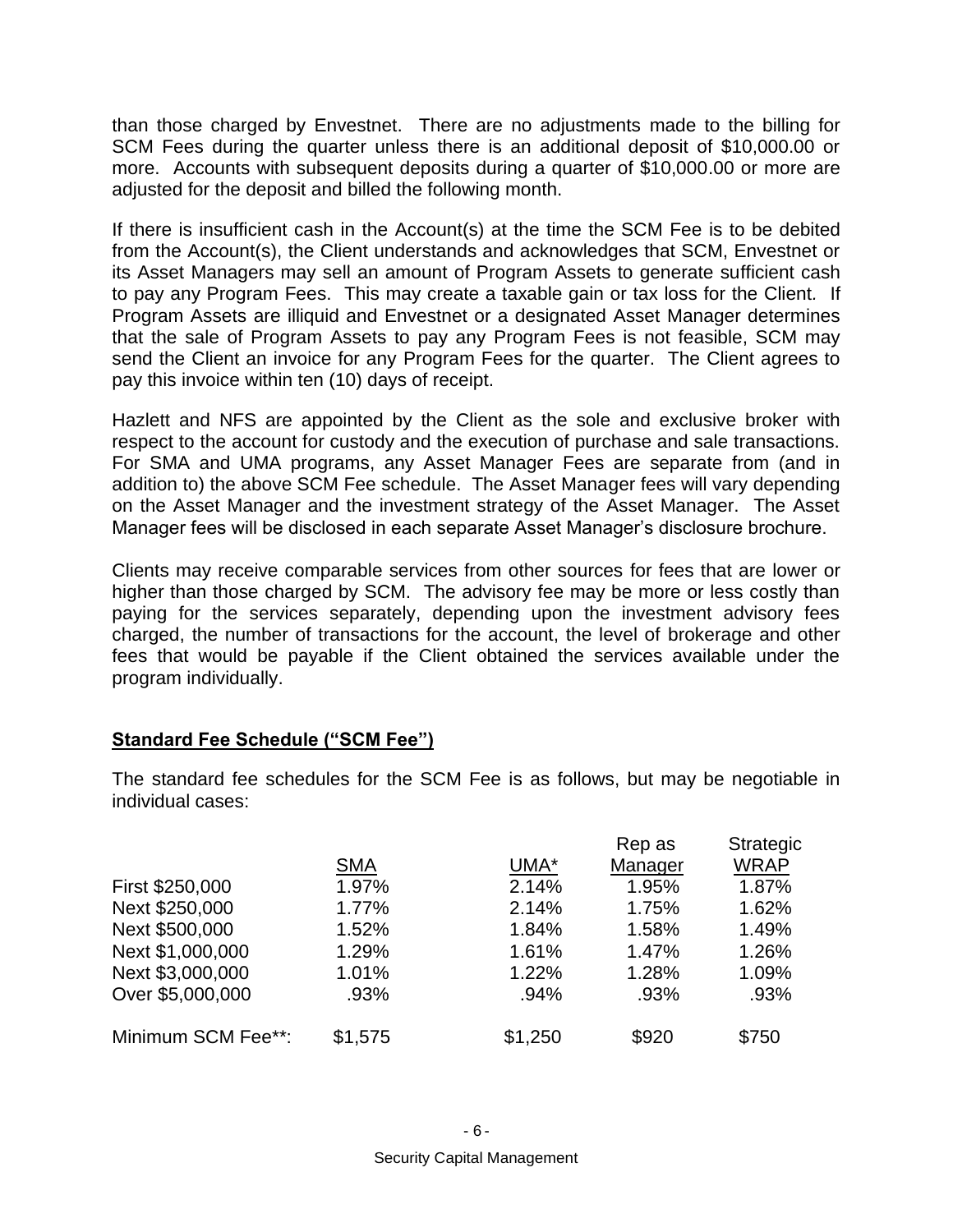The above Standard Fee Schedule reflects the selection of one Asset Manager within a UMA Program Account. Each additional Asset Manager selected will increase the SCM Fee .02% per Asset Manager.

\*\* The Minimum SCM Fee for the SMA and UMA Programs is charged per Asset Manager or particular investment vehicle selected within each SMA/UMA Program Account. Asset Manager fees are separate from (and in addition to) the SCM Fee. The Asset Manager fees will vary depending on the Asset Manager selected and the investment strategy of the Asset Manager. The Asset Manager fees will be disclosed in each separate Asset Manager's disclosure brochure.

### <span id="page-10-0"></span>**Other Fees and Compensation**

Notwithstanding any applicable Program Fees based on the size of the Client's pool of managed assets, a Client may incur fees for portfolio transactions executed away from Hazlett, electronic fund and wire transfers, spreads paid to market-makers, dealer markups, exchange fees, custody, IRA, safekeeping and reorganization fees, as well as transfer fees, and other services. Also, Client may be charged certain additional and/or minimum broker/custodian fees, which shall be disclosed separately.

In addition to paying SCM's Program Fees, Clients holding mutual funds in their portfolio will also bear a proportionate amount of the fund expenses of the various funds in which they are invested. In those instances where mutual funds are recommended for Clients, SCM will endeavor to recommend those share classes offering the lowest internal cost to the Client available to SCM. Please see the prospectus or related disclosure document for information regarding these fees. In the event SCM receives 12b-1 payments from mutual fund companies, SCM has made arrangements with its clearing and execution provider to automatically rebate these fees back to the Client.

SCM's Advisors receive compensation as a result of a Client's participation in Program Accounts. This compensation generally ranges from 35% to 62% of the total management fees charged to Clients. Such compensation may be more or less than what the Advisor would receive if the Client paid separately for investment advice, brokerage, and other services. Therefore, the Advisor may have a financial incentive to recommend participation in Program Accounts over other programs and services.

<span id="page-10-1"></span>The cost of investment advisory services provided through the Programs may be more or less than the cost of purchasing similar services separately. Among the factors impacting the relative cost of the program to a particular Client include the size of the account; the type of account (*i.e.*, equity or fixed income); the size of the assets devoted to a particular strategy; and the managers selected.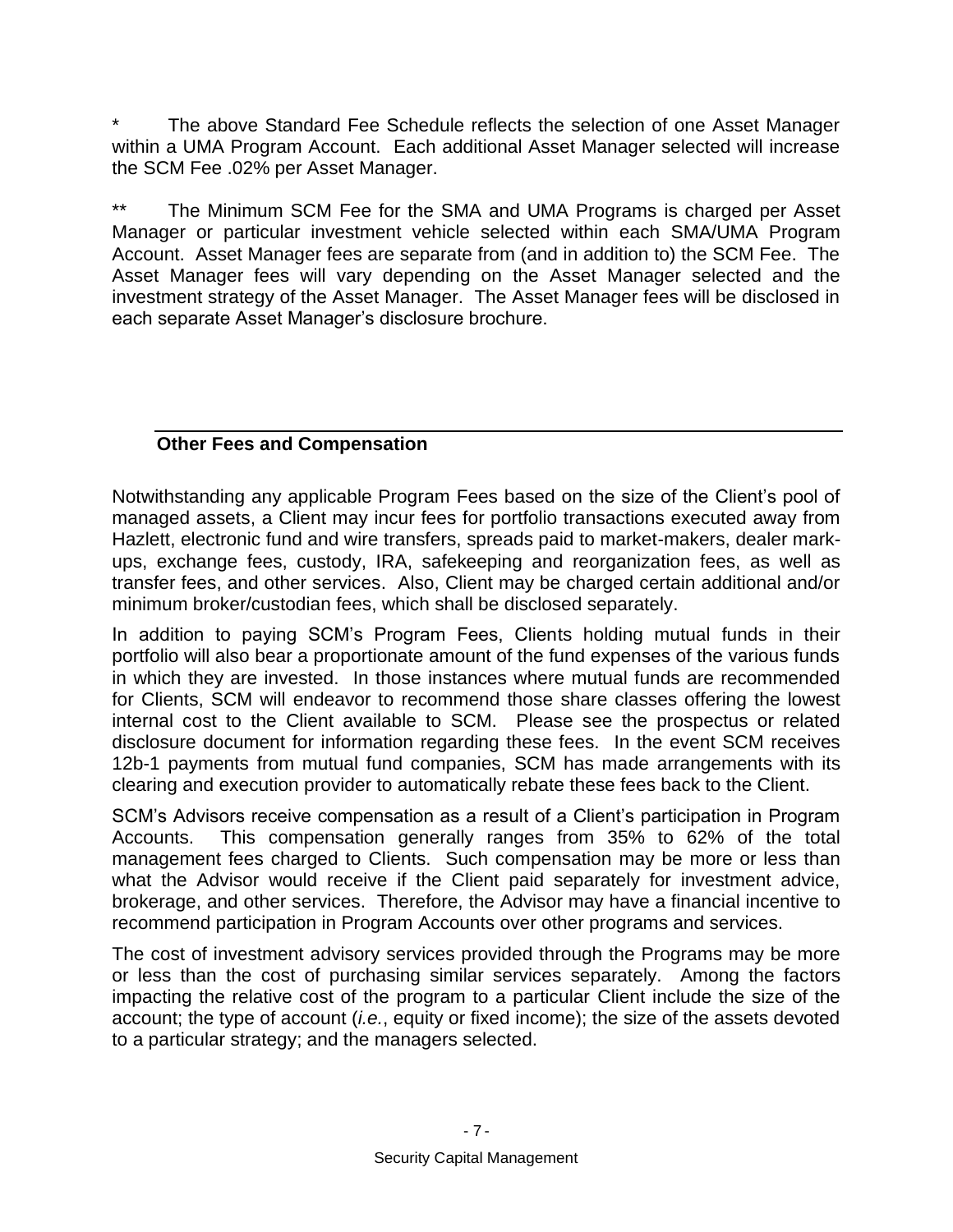# <span id="page-11-0"></span>**Performance-Based Fees**

### **Sharing of Capital Gains**

Program Fees are NOT based on a share of the capital gains or capital appreciation of managed securities.

SCM does not use a performance-based fee structure because of the potential conflict of interest. Performance-based compensation may create a greater incentive for the advisor to recommend an investment that may carry a higher degree of risk to the Client.

# <span id="page-11-2"></span><span id="page-11-1"></span>**Types of Clients**

#### **Description**

SCM provides financial planning and investment management services to individual, corporate and institutional investors. Our Clients include individuals, financial institutions, retirement plans, trusts, estates, corporations, and not-for-profit organizations. These services are provided by SCM Advisors and through a partnership with Envestnet Asset Management, Inc. ("Envestnet") and independently contracted asset managers under the Managed Account Solutions Program (Program). All advisors and asset managers of SCM must be registered as investment advisers with the SEC or with appropriate state authorities.

#### <span id="page-11-3"></span>**Account Minimums**

The minimum initial account size for the SMA and UMA programs is \$250,000 of assets under management. For the Rep as Manager Program, the minimum initial account size is \$50,000. For the Strategic WRAP program, the minimum initial account size is \$100,000.

When an account falls below its' initial value, the minimum annual fee listed in the Fees and Compensation section of this brochure may apply and is charged in lieu of the standard fee schedule. Clients with assets below the minimum account size may pay a higher percentage rate on their annual fees than the fees paid by Clients with greater assets under management.

SCM, in its sole discretion, reserves the right to remove an account from the program if it determines that the size of the account and nature of the relationship are no longer appropriate for the Managed Account Solutions program.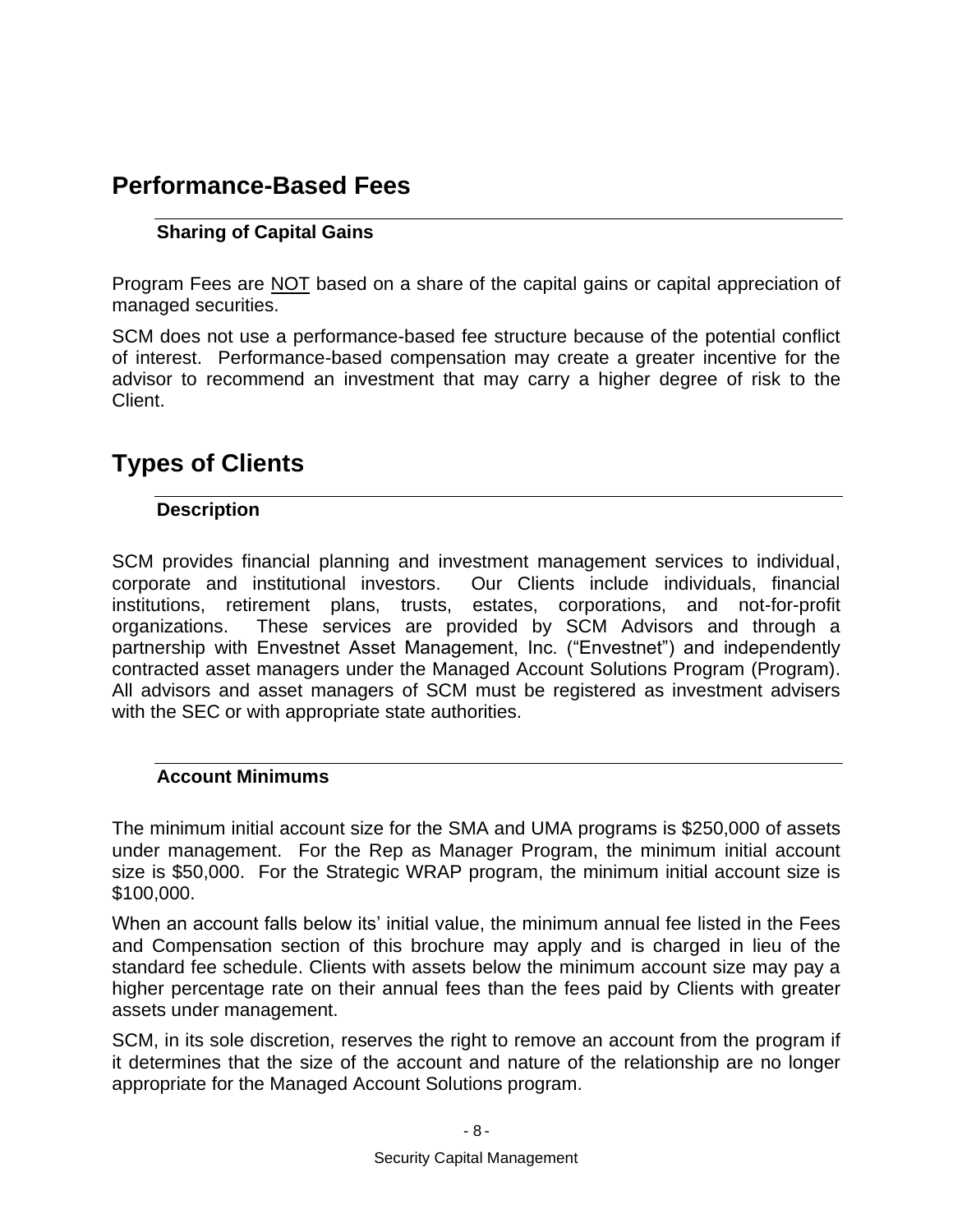SCM has the discretion to waive the initial account minimum. An example of when the account minimum might be waived for an Account of less than \$250,000 is when the Client and the advisor anticipate additional funds to be added to the account bringing the total to \$250,000 within a reasonable time.

Additionally, certain Asset Managers may impose more restrictive account requirements and varying billing practices than SCM. In such instances, SCM may alter its corresponding account requirements and/or billing practices to accommodate those of the Asset Manager.

#### <span id="page-12-0"></span>**Discretionary Authority for Trading**

Clients that participate in the Program are required to grant full discretionary investment authority to SCM and Envestnet to invest, reinvest, sell, exchange, and otherwise deal with Program assets, including, without limitation, the authority to select, allocate and reallocate the Program Assets in Client's accounts to different Asset Managers and to delegate such discretion to such Asset Managers. SCM and Envestnet will generally limit the exercise of this authority to the following circumstances.

- For the SMA Program, SCM and Envestnet generally will only use this grant of discretion to replace investment vehicles, including asset managers, when it deems such a change is necessary; to rebalance a Client's account as agreed between the Client and SCM; and to liquidate sufficient assets to pay the Program Fee when necessary and advisable. However, there may be situations in which SCM and Envestnet will fully utilize this grant of discretion, such as to liquidate a position.
- For the Rep as Manager and Strategic Wrap Program, SCM and Envestnet will generally use this grant of discretion to invest in, hold and sell shares in various mutual funds and/or exchange traded funds (ETFs); to liquidate any "in kind" assets that are transferred into the programs; and to liquidate sufficient assets to pay the Program Fee when necessary and advisable.
- Discretion includes the authority to affect the transaction of securities such as mutual funds, equities, bonds without the prior consent of or notice to the Client.

### <span id="page-12-2"></span><span id="page-12-1"></span>**Methods of Analysis, Investment Strategies and Evaluation**

#### **Client Investment Process**

SCM provides discretionary portfolio management services where the investment advice provided is tailored to meet the needs and investment objectives of the Client. Financial planning is not the primary focus of SCM's business model; however SCM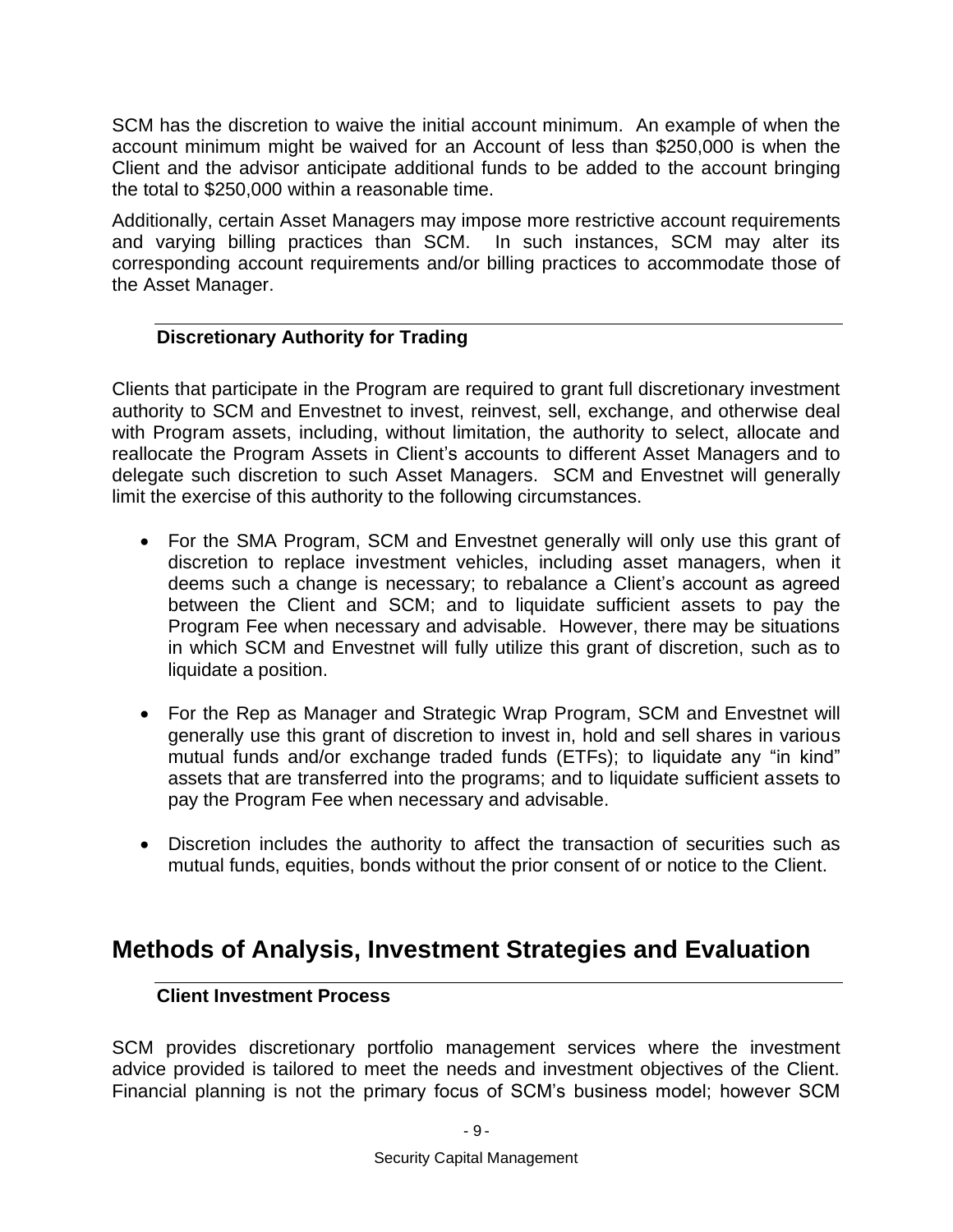generally provides financial planning related services incidental to the portfolio management services. A certain level of financial planning is utilized in order to set appropriate goals and customize strategy. Information obtained is used to identify risk tolerance, objectives, and appropriate asset allocation.

Financial plans are prepared for Clients who have retained SCM for this purpose. Upon completion of the plan, the Advisor will deliver the plan to the Client and answer any questions regarding the implementation of the plan. After the initial review, there will not be a requirement to conduct subsequent reviews, however, at the discretion of the Advisor, or at the request of the Client, additional financial plans may be produced.

SCM has contracted with Envestnet to utilize the Envestnet technology platform to support performance reporting, fee calculation and billing, and to generate rebalancing trades for the asset allocation models managed by SCM, as well as to provide SCM's Clients with access to Asset Managers as part of the MAS SMA program. For Clients in the MAS SMA Program, SCM will recommend Asset Managers and investment vehicles that correspond to the proposed asset class and styles after reviewing a proposal generated via the Envestnet platform. Envestnet has established relationships with various Asset Managers and may establish relationships with new Asset Managers from time to time. Envestnet evaluates Asset Managers specializing in asset categories which include equities (both domestic and foreign), corporate debt; commercial paper, certificates of deposit, municipal securities, mutual funds, real estate investment trusts, government securities, options, and futures. Investors acknowledge that Envestnet and SCM cannot guarantee the continued availability of Asset Managers under the program.

All Client contact and communications regarding participation in the Programs will occur through SCM. SCM will forward the completed Client applications and investment information to Envestnet and Envestnet will forward the applications and Client account information, including any investment restrictions, to applicable Asset Managers for processing. SCM will promptly advise Envestnet of changes to Client's investment objectives and financial situation. Envestnet will promptly communicate any changes to the Asset Managers. SCM may ask Asset Managers to attend meetings with SCM and Clients, however, Asset Managers are under no obligation to attend any such meeting.

Clients participating in the Programs are required to authorize SCM and Envestnet to designate National Financial Services, LLC ("NFS") to provide trade execution, trade clearing and custodial services with respect to Program Assets. National Financial Services reviews and validates the accuracy of the calculation of the performance information, and ensures that the standard under which the performance information is calculated is sufficient.

In addition to Envestnet's proprietary investment models, Envestnet may retain other Asset Managers for the purposes of creating asset allocation model portfolios ("Model Portfolios") for the Programs. Envestnet may, from time to time, replace existing asset allocation managers or hire others to create Model Portfolios for the Programs.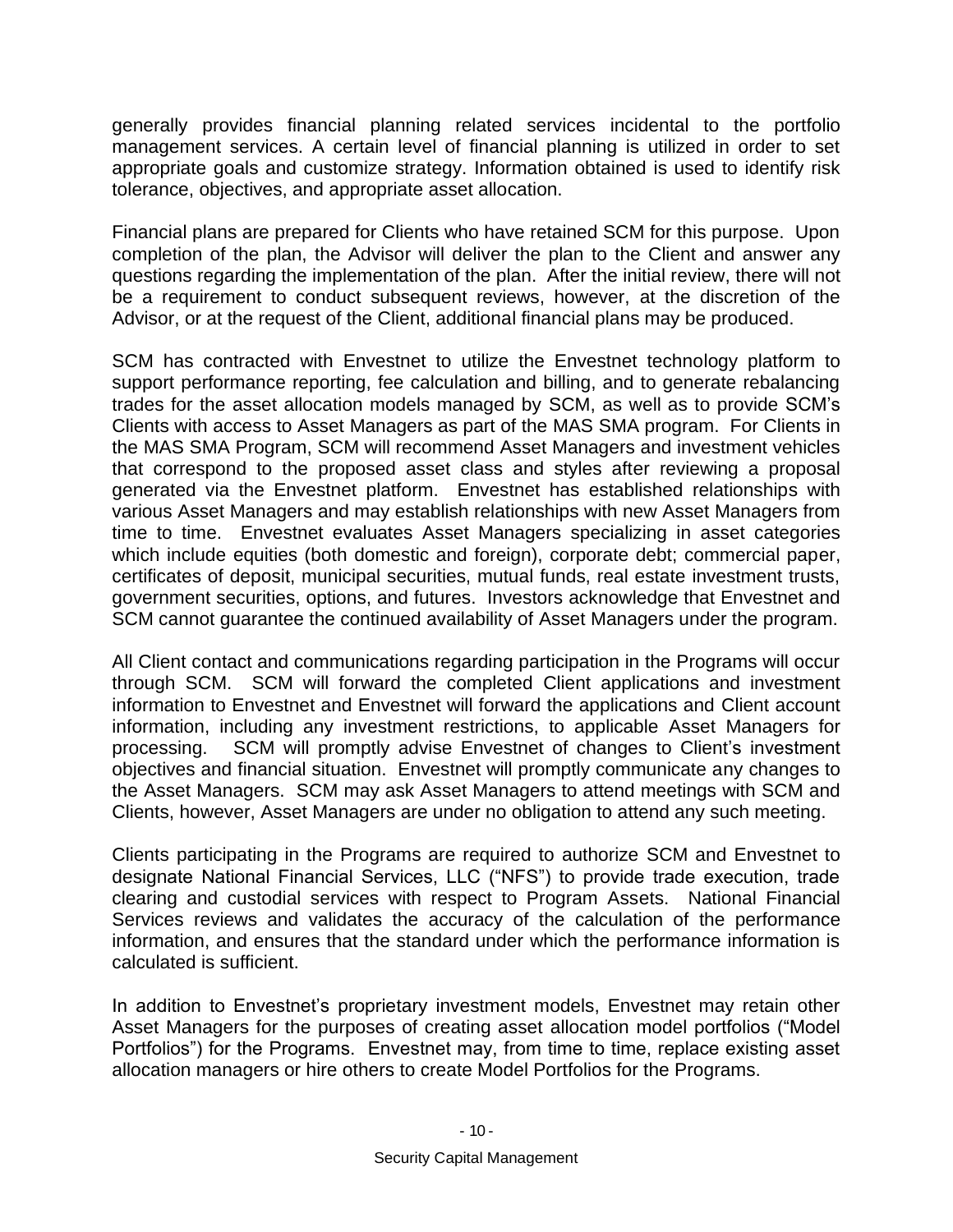#### <span id="page-14-0"></span>**Research Methods**

Envestnet's research team has responsibility for two primary areas pertaining to investment advice: (i) asset allocation and portfolio construction and (ii) asset manager and investment vehicle evaluation.

With respect to asset allocation and portfolio construction, Envestnet uses demographic and financial information provided by the Client and advisor to assess the Client's risk profile and investment objectives in determining an appropriate plan for the Client's assets. The research team uses proprietary analytical tools and commercially available optimization software applications to develop its asset allocation strategies. Factors used as inputs in the asset allocation process include historical rates of risk and return on various asset classes, correlation across asset classes, and risk premiums, among others.

#### <span id="page-14-1"></span>**Asset Manager Evaluation**

Regarding asset management and investment vehicle evaluation, SCM primarily utilizes information gathered by Envestnet through their initial and ongoing research and due diligence process. Envestnet employs a rigorous multi-phase approach to researching and selecting managers suitable for participation in its investment programs ("Approved Managers"). Approved Managers are evaluated using data and information from several sources, including the manager and independent databases. Among the types of information analyzed are historical performance, investment philosophy, investment style, historical volatility and correlation across asset classes. Also reviewed are the manager's Form ADV Part 2, as well as portfolio holdings reports that help demonstrate the manager's securities selection process. To ensure accuracy Envestnet attempts to verify all information by comparing it to publicly available sources.

The investment professionals at the investment management firms are a primary source of information to Envestnet, providing quantitative and qualitative information. In addition, Envestnet employs several publicly available databases from independent sources, including but not limited to Nelson's Directory of Investment Managers, the Mobius M-Search database, Morningstar's Principia application, Bloomberg and Russell Mellon. These databases are used to verify the information provided by the managers.

Before offering services provided by independent Asset Managers to Clients, SCM reviews Envestnet's evaluations of these managers, the Asset Manager's Form ADV Part 1 and Part 2, and may request additional information from Envestnet or the managers to evaluate their competence and experience before offering their services to SCM's Clients. At least annually, SCM will review any updates to this information to determine if the Asset Manager is still suitable for SCM's Clients.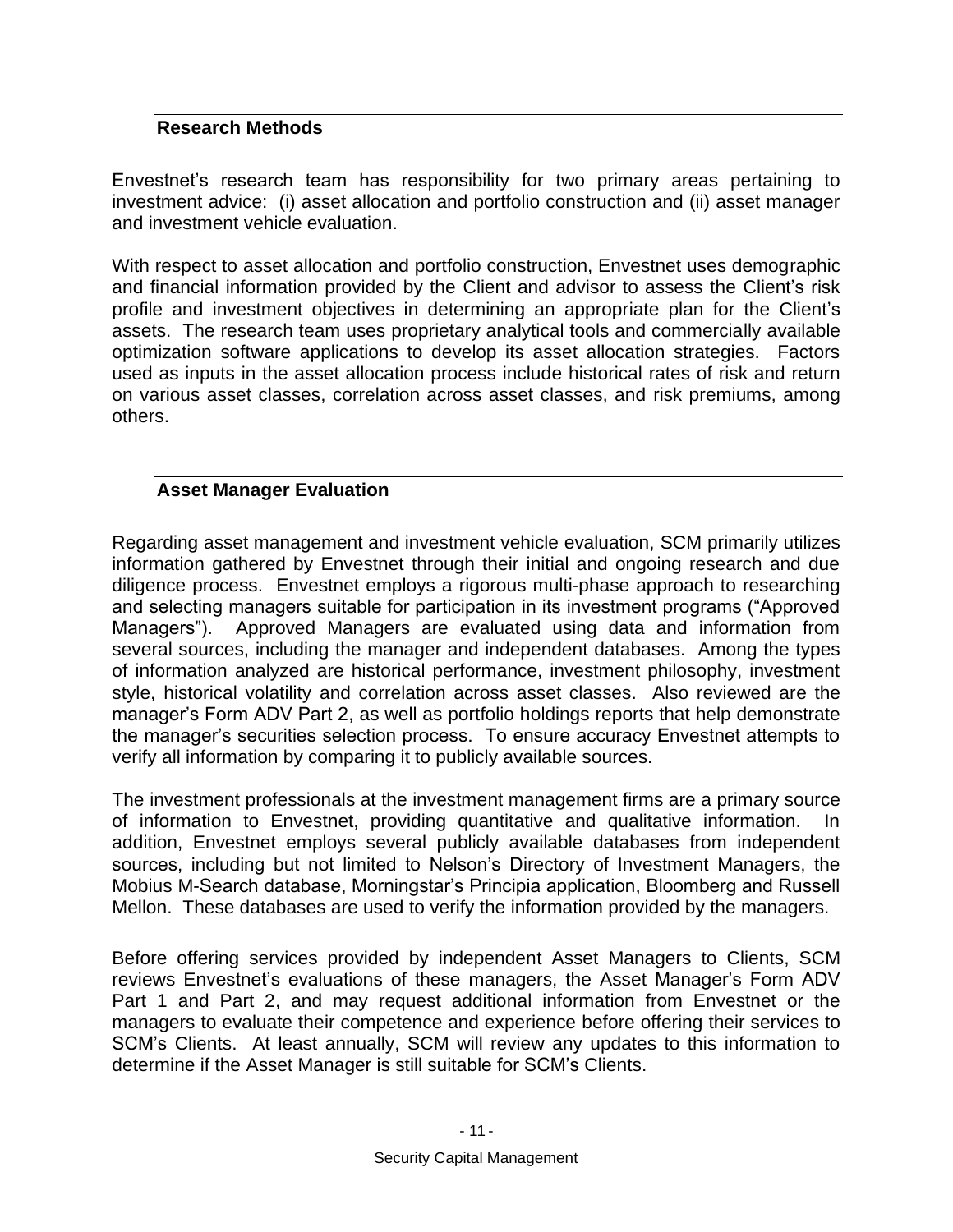Additionally, Envestnet provides alerts to SCM through an automated system based on quantitative information for Asset Managers that report to a third-party investment database, which SCM uses in its assessment of a particular Asset Manager (the "Alerts"). SCM will continuously monitor and conduct a monthly review of the Alerts and SCM's Investment Policy Committee will identify any situation which may warrant SCM to cease offering the Asset Manager's services to new Clients, and recommend a replacement Asset Manager(s) to existing Clients. In these situations, SCM will review each Client situation based upon tax implications and other considerations involved in replacing the Asset Manager and advise the Client of options available in light of the circumstances.

In rare instances, Envestnet may terminate the contractual relationship with an Asset Manager, and SCM will remove the Asset Manager from Client portfolios and cease to offer the Asset Manager to new Clients. This will typically occur with Asset Managers who have encountered material regulatory or compliance related problems.

SCM recommends Asset Managers to Clients with a variety of investment strategies in an effort to make a wide range of investment strategies available. Some strategies may be high-risk strategies. Such strategies usually have the potential for substantial returns; however, there are correspondingly significant risks involved in the strategies. Such strategies are not intended for all investors. Clients who choose to follow high-risk strategies should be aware that there is the possibility of significant losses up to and including the possibility of the loss of all assets placed in the strategies. SCM recommends that Clients diversify their investments and do not place all of their investments in high-risk investment strategies.

In addition to Approved Managers, Envestnet also makes available certain Asset Managers with respect to whom Envestnet has not performed Due Diligence. These Asset Managers are categorized as "Available Managers" and Envestnet makes no recommendations concerning Available Managers. SCM is responsible for determining that it has sufficient information about an Available Manager to select such manager to provide services to the advisor and Clients.

#### <span id="page-15-0"></span>**Reasonable Restrictions**

You may impose Reasonable Restrictions on the management of your SCM Managed Account Solutions Account(s) by completing and signing the appropriate document. You understand that any Reasonable Restrictions imposed on the management of your Account(s) may cause the Asset Manager to deviate from investment decisions the Asset Manager would otherwise make in managing your Account(s) and accordingly, may negatively impact or otherwise affect performance. You understand and agree that if your SCM Managed Account Solutions Asset Manager determines that restrictions you wish to impose are unreasonable or otherwise prevent the Asset Manager from implementing the investment strategy in question the Asset Manager may choose not to accept your Account(s). You agree to inform SCM promptly, in writing, of any change in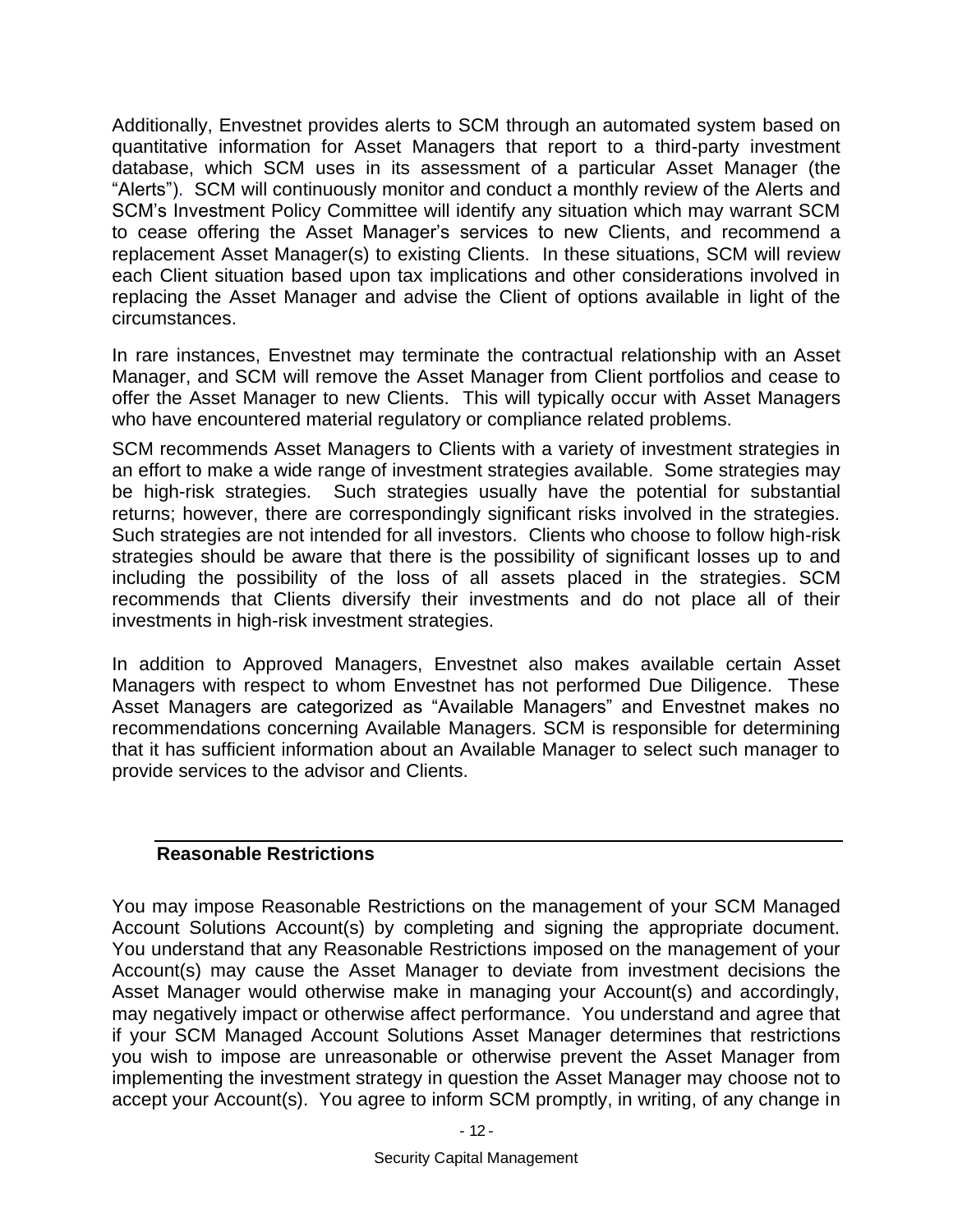your Client Profile, Reasonable Restrictions and/or other information in your Account Application(s). SCM will inform the Asset Manager(s) promptly of any change in your Reasonable Restrictions. Any change to your Reasonable Restrictions will not be effective until accepted by the Asset Manager.

### <span id="page-16-0"></span>**Risk of Loss**

All investment programs have certain risks that are borne by the investor. Our investment approach constantly keeps the risk of loss in mind. Investors face the following investment risks:

- Interest-rate Risk: Fluctuations in interest rates may cause investment prices to fluctuate. For example, when interest rates rise, yields on existing bonds become less attractive, causing their market values to decline.
- Market Risk: The price of a security, bond, or mutual fund may drop in reaction to tangible and intangible events and conditions. This type of risk is caused by external factors independent of a security's particular underlying circumstances. For example, political, economic and social conditions may trigger market events.
- Inflation Risk: When any type of inflation is present, a dollar next year will not buy as much as a dollar today, because purchasing power is eroding at the rate of inflation.
- Currency Risk: Overseas investments are subject to fluctuations in the value of the dollar against the currency of the investment's originating country. This is also referred to as exchange rate risk.
- Reinvestment Risk: This is the risk that future proceeds from investments may have to be reinvested at a potentially lower rate of return (i.e. interest rate). This primarily relates to fixed income securities.
- Business Risk: These risks are associated with a particular industry or a particular company within an industry. For example, oil-drilling companies depend on finding oil and then refining it, a lengthy process, before they can generate a profit. They carry a higher risk of profitability than an electric company, which generates its income from a steady stream of customers who buy electricity no matter what the economic environment is like.
- Liquidity Risk: Liquidity is the ability to readily convert an investment into cash. Generally, assets are more liquid if many traders are interested in a standardized product. For example, Treasury Bills are highly liquid, while real estate properties are not.
- Financial Risk: Excessive borrowing to finance a business' operations increases the risk of profitability, because the company must meet the terms of its obligations in good times and bad. During periods of financial stress, the inability to meet loan obligations may result in bankruptcy and/or a declining market value.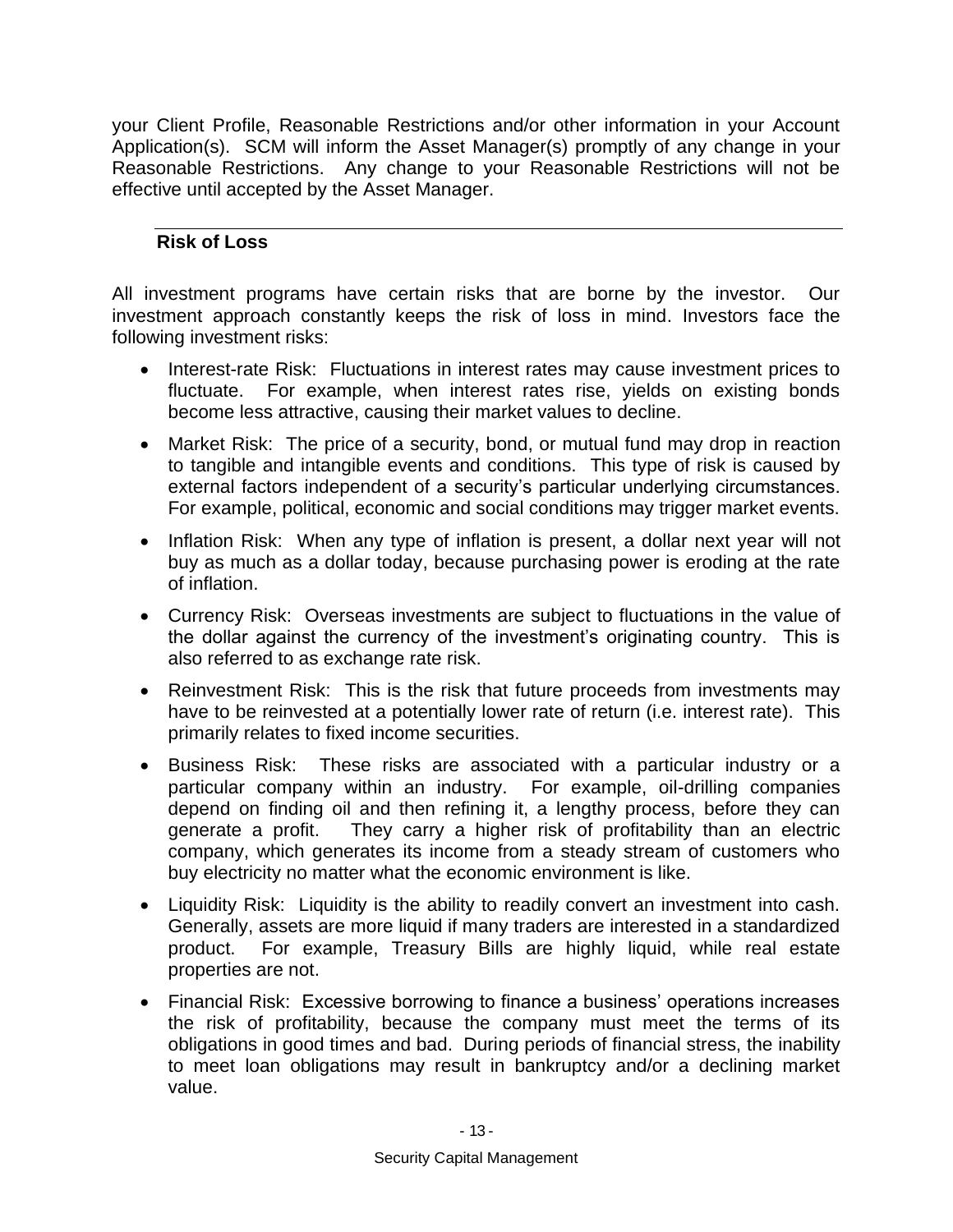#### <span id="page-17-0"></span>**Voting Client Securities**

#### **SMA and UMA Programs**

SCM delegates proxy voting to the asset managers to whom it allocates Client assets. Envestnet shall maintain copies of the asset managers' proxy voting procedures on file for so long as SCM has Clients whose assets are being managed by such asset managers.

Depending on the program selected, Envestnet or a sub-manager, as applicable, will vote proxies in accordance to their own proxy voting policies. Envestnet has developed appropriate principles, policies and procedures to ensure that such proxies are voted in the best interests of SCM's Clients. These principles, policies and procedures are relatively general in nature to allow Envestnet the flexibility and discretion to use its business judgment in making appropriate decisions with respect to Client proxies.

Envestnet acknowledges and agrees that it has a fiduciary obligation to SCM and its Clients to ensure that any proxies for which it has voting authority are voted solely in the best interests and for the exclusive benefit of its Clients. The policies are intended to guide Envestnet and its personnel in ensuring that proxies are voted in such manner without limiting Envestnet or its personnel in specific situations to vote in a predetermined manner. These policies are designed to assist Envestnet in identifying and resolving any conflicts of interest it may have in voting SCM Client proxies.

A copy of SCM's Client Proxy Voting Policies and Procedures can be obtained by contacting the following individual at SCM:

> Timothy M. Bidwell Chief Compliance Officer 1300 Chapline Street Wheeling, WV 26003 (304) 233-3312

A copy of Envestnet's Client Proxy Voting Policies and Procedures can be obtained by contacting the following individual at Envestnet:

> George L. Alvin Chief Compliance Officer 35 E. Wacker Drive, Suite 1600 Chicago, Illinois 60601 (312) 827-3965

#### **Rep as Manager Program**

SCM does NOT vote Client proxies for any Client positions held in a Rep as Manager Program account. Any Client proxy materials received are forwarded to the Client.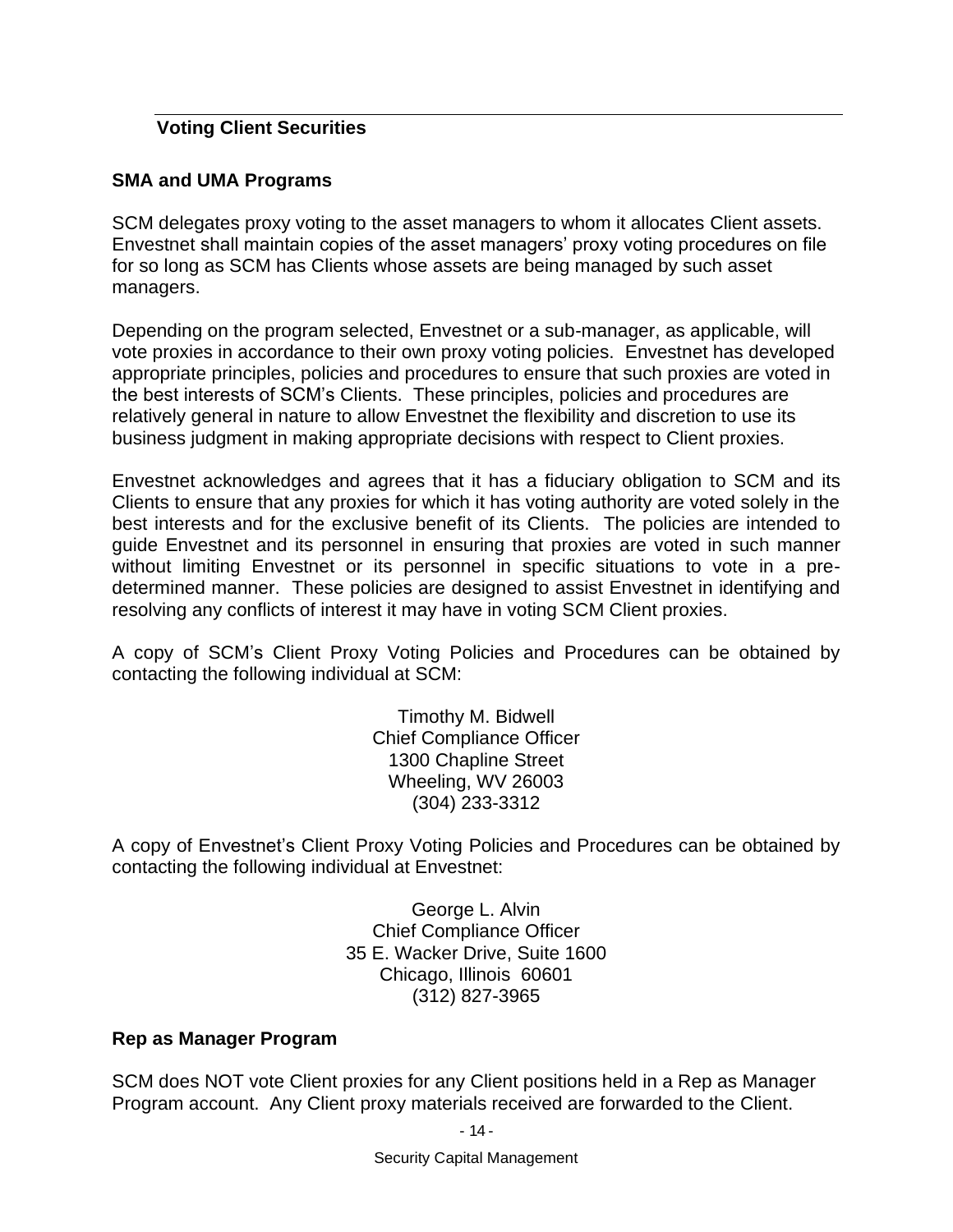# <span id="page-18-1"></span><span id="page-18-0"></span>**Disciplinary Information**

#### **Legal and Disciplinary**

In February 2018, the Securities and Exchange Commission ("SEC") announced the creation of the Share Class Selection Disclosure Initiative ("SCSD Initiative"). The central issue identified by the SEC was that, in many cases, investment advisers bought for, or recommended to their clients, mutual fund share classes that had distribution or service fees (commonly known as 12b-1 fees) paid out of fund assets to the advisers when lower-cost share classes were available to those clients, and the investment advisers did not adequately disclose their receipt of 12b-1 fees and/or the conflict of interest associated with the receipt of these fees. Many firms voluntarily participated in the SCSD Initiative, where these firms could consent to an Order Instituting Administrative and Cease-And-Desist Proceedings ("Order"), where without admitting or denying the SEC's findings contained in the Order, participating firms could make payments to affected clients.<sup>1</sup> In March 2019, SCM, along with many participating firms, agreed to the Order entered by the SEC.

By voluntarily self-reporting, SCM agreed to a censure and to cease and desist from committing or causing any violations and future violations of Sections 206(2) and 207 of the Investment Advisers Act of 1940. Moreover, in the Order SCM agreed to establish a distribution fund and to deposit into that fund disgorgement of the improperly disclosed 12b-1 fees, plus prejudgment interest, for payment to affected clients. Once the calculations and distribution amounts were determined and approved by the SEC for each affected client, SCM made the distributions to affected clients and submitted to the SEC a final accounting and certification regarding the disposition of the distribution fund. More information about the Order is contained in SCM's Form ADV, which is available on the SEC's Investment Advisory Public Disclosure website at <https://www.adviserinfo.sec.gov/IAPD/Default.aspx> or in the SEC's press release about the SCSD Initiative at [https://www.sec.gov/news/press-release/2019-28.](https://www.sec.gov/news/press-release/2019-28)

1 The term "affected clients" includes current and former SCM investment advisory clients who purchased and held in their investment advisory accounts at SCM from January 1, 2017 through June 30, 2018 (the "relevant period") mutual fund share classes that paid 12b-1 fees that were retained by SCM. Affected clients specifically include persons who held money market mutual fund shares in advisory accounts through SCM's core sweep program during the relevant period, subject to a *de minimis* exception..

# <span id="page-18-3"></span><span id="page-18-2"></span>**Additional Information**

#### **Code of Ethics**

The employees of SCM have committed to a Code of Ethics that is available for review by Clients and prospective Clients upon request. The firm will provide a copy of the Code of Ethics to any Client or prospective Client upon request.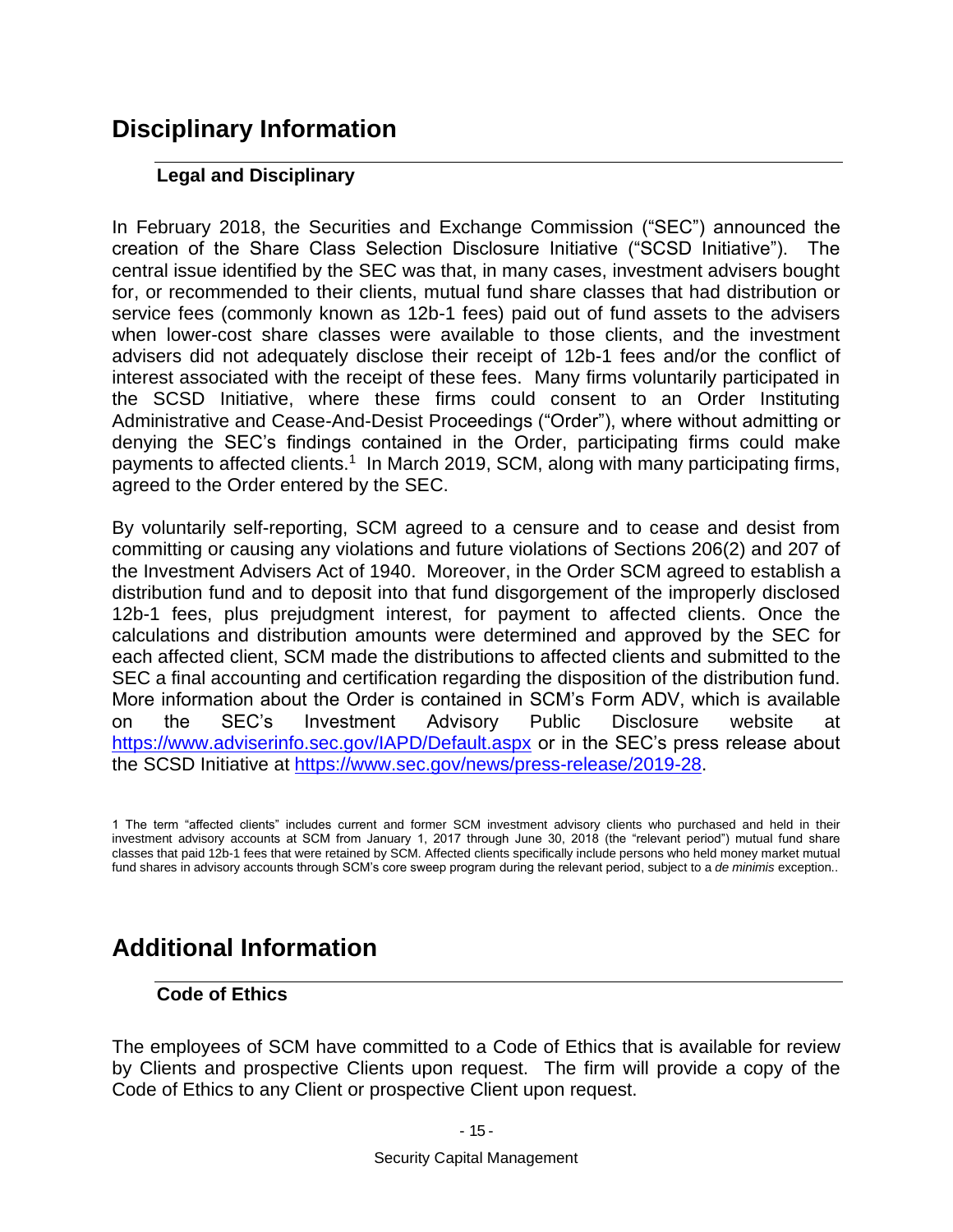#### <span id="page-19-0"></span>**Potential Conflicts**

SCM has arrangements that are material to its advisory business or its Clients with a related entity, Hazlett, Burt & Watson, Inc., a registered broker/dealer (Hazlett). Hazlett provides trade execution services for SCM through a clearing and execution arrangement with National Financial Services (NFS). Hazlett is also an insurance agency.

As part of SCM's other business activities, the firm's Advisors may affect securities transactions for or sell insurance products to Clients. SCM may be receiving a fee for investment advice in advisory account and representatives may be receiving a separate, yet customary, commission for any transactions affected in Hazlett brokerage accounts.

SCM and its representative may engage in personal securities transactions. The personal securities transactions of SCM and its representatives may raise potential conflicts of interest when such persons trade in a security that is i) owned by a Client or ii) considered for purchase or sale for a Client. SCM has adopted policies and procedures that are intended to ensure that transactions are affected for Clients in a manner that is consistent with its fiduciary duty and in accordance with applicable law. Persons who wish to purchase or sell securities of the same types purchased or sold for Clients may do so only in a manner consistent with SCM policies and procedures.

SCM's Advisors may recommend program accounts to current and/or prospective Clients and as a result of such person's participation in these programs may receive all or a portion of the fee charged by SCM. Such payments may be made for the duration of the Client's participation in the program and may be greater than other forms of compensation had such person paid separately for investment advice, brokerage and other services provided to Client as part of a wrap fee program. As a result, SCM Advisors may have a financial incentive to recommend certain SCM programs over other programs or services offered by SCM.

In those instances where mutual funds are recommended for Clients, SCM will endeavor to recommend those share classes offering the lowest internal cost to the Client available to SCM. Certain mutual funds pay a periodic fee (i.e. "Rule 12b-1 fee") to the broker-dealer of record on the account. Such payments may be distributed pursuant to a 12b-1 distribution plan or pursuant to another arrangement as compensation for distribution or administrative services and may be paid out of the fund's assets, and therefore, indirectly paid by the Client. In the event SCM receives 12b-1 payments from mutual fund companies, SCM had made arrangements with its clearing and execution provider to automatically rebate these fees back to the Client.

On occasion, SCM may offer securities on a principal basis to its Clients through Hazlett. Such offerings will not be executed without disclosing inherent conflicts of interest, such as additional compensation, or without the written consent of the Client. Any such consent may be withheld by the Client, or revoked at any time prior to the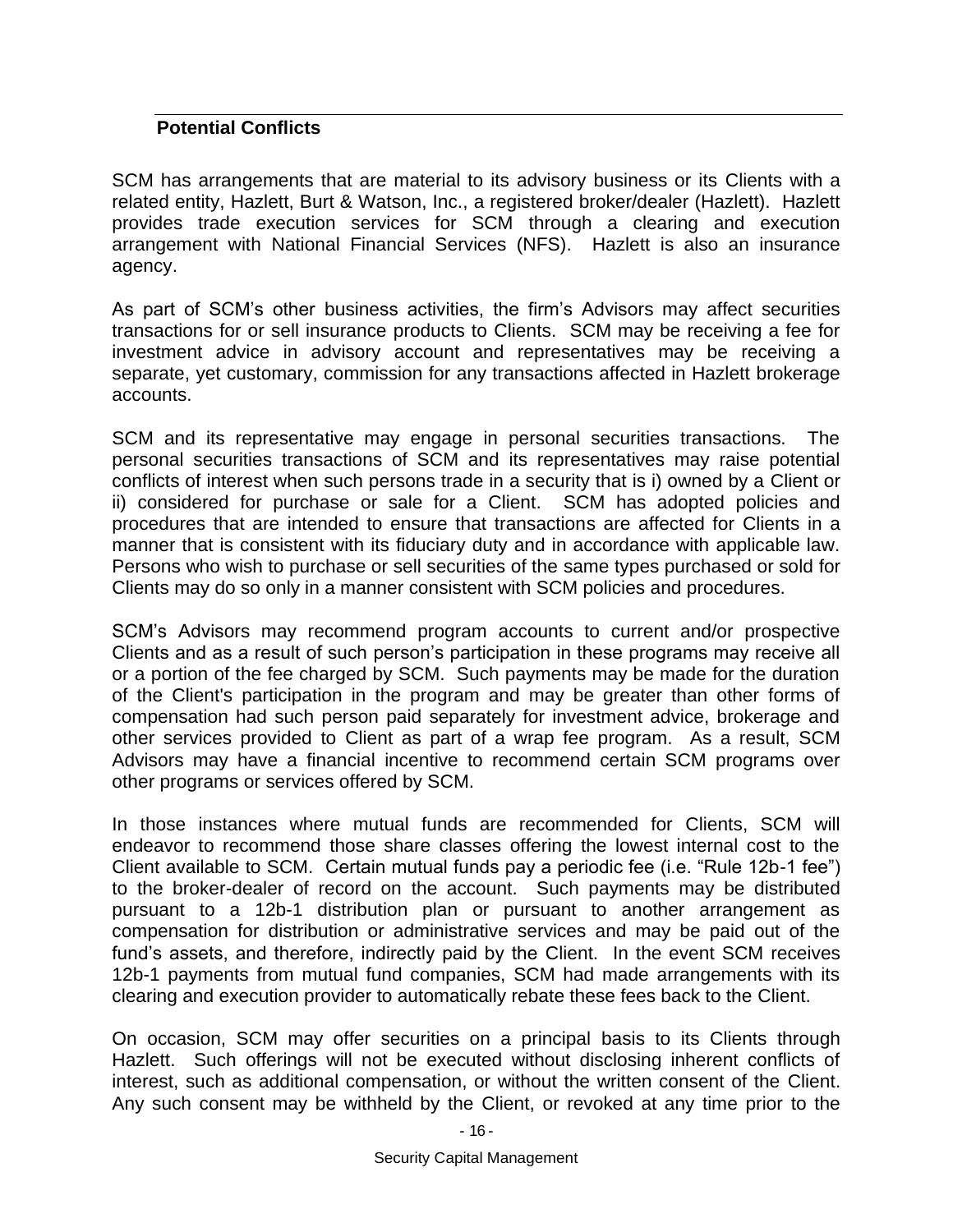settlement of the trade. When proprietary offerings are purchased after the opening of an SCM account, these securities may be excluded for nine to thirty six months, respectively, from the calculation of advisory fees. Such exclusions at the discretion of SCM and are negotiable. Also, SCM may effect "cross" transactions between Clients in which one Client will purchase securities held by another Client. Such transactions are only entered into with the written authorization of both Clients, when SCM deems the transaction to be in the best interests of both Clients, and at a price that has been determined to be fair to both parties in light of prevailing market conditions.

Hazlett may own interests in certain fixed income, equities or other investments, which may be recommended to SCM Clients. Such recommendations shall be made solely on the investment merit, and without consideration to the value of the holdings of Hazlett. On occasion, associated persons or employees of SCM may buy or sell securities for their own accounts that have also been recommended to Clients. Such transactions are subject to SCM's Code of Ethics.

HBW receives a Business Development Credit from National Financial Services (NFS) as part of HBW's clearing and custody agreement with NFS. Because of this arrangement, HBW has an incentive to direct trades to NFS, which incentives represent a conflict of interest. This arrangement has been entered into for the purposes of the efficiency of operation and the reliability of the custody and trading services NFS provides HBW clients.

SCM endeavors to be civic minded, and generally makes charitable contributions to various organizations within the markets we serve. Such gifting is at the will and discretion of SCM's management, and such gifting may either directly or indirectly benefit individuals who are also Clients of SCM.

#### <span id="page-20-0"></span>**Account Statements**

All assets are held at qualified custodians, which means the custodians provide account statements directly to Clients at their address of record at least quarterly. The custodian's statement will provide a detailed list of holdings with valuations and account activity.

SCM Clients will also receive quarterly MAS performance reports, showing the allocation of the assets in the account as well as the performance of the account during the previous quarter. Clients are urged to report any discrepancies when comparing the account statements received directly from their custodian to the performance reports provided by SCM.

<span id="page-20-1"></span>**Review of Accounts**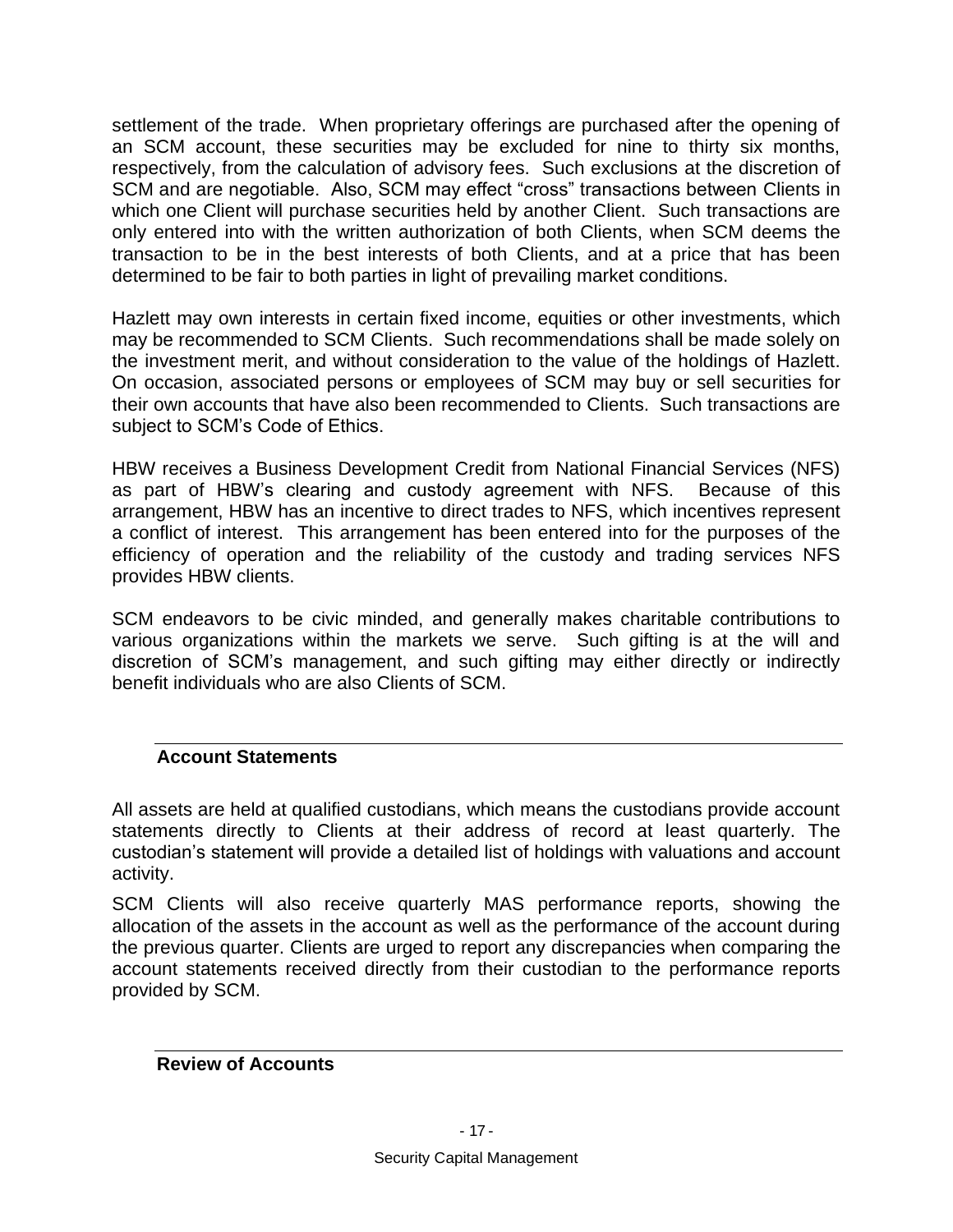SCM provides account reviews (either on an individual basis or in aggregate) to all accounts participating in its Asset Management Programs. Reviews are conducted to ensure conformity to investment policy guidelines, established asset allocation strategies and the stated needs and objectives of the individual Client. SCM requires advisors to complete an annual Client review form. The information on this form is reviewed to ensure the Clients profile is in line with the programs portfolio models. SCM's Compliance Officer will review performance information provided by Asset Managers for model portfolios but will not verify the accuracy of the information provided. SCM utilizes the performance reporting service provided by Envestnet to monitor individual account performance for custom managed accounts and model portfolio performance for the Programs in aggregate. Performance reporting provided by Envestnet is calculated according to industry standards and is applied to each account or combination of several related accounts for a household's or family's assets or to groups of accounts in each asset allocation model for internal composite purposes. SCM will generally communicate with its Clients via letters, newsletters and/or other SCM generated literature.

The Managed Account Solutions Program is intended to comply with Rule 3a-4 under the Investment Company Act of 1940. Each Client's account is managed on the basis of the Client's individual financial situation. Each Client has the opportunity to select the account's investment objective and impose reasonable restrictions on the management of assets in the account. In addition, Clients will be contacted annually with a written request asking them to confirm the accuracy of their information.

SCM's Chief Compliance Officer, Timothy M. Bidwell, is responsible for the account review process, and is supervised by the firm's CEO, Mark S Prince.

<span id="page-21-0"></span>Clients may request to consult directly with their Advisor by calling (800) 537-8985.

#### **Client Referrals**

SCM has been fortunate to receive many Client referrals over the years. The referrals have come from current Clients, estate planning attorneys, accountants, employees, personal friends of employees and other similar sources. The firm does not compensate referring parties for these referrals.

From time to time, we initiate and maintain incentive programs for our financial advisors. These programs may compensate them for referring business when appropriate to our affiliate, Security National Trust Company (SNTC). The referral compensation takes the form of a payment to the financial advisor of a percentage of the normal SNTC account fees and results in no additional fees to you or other Clients.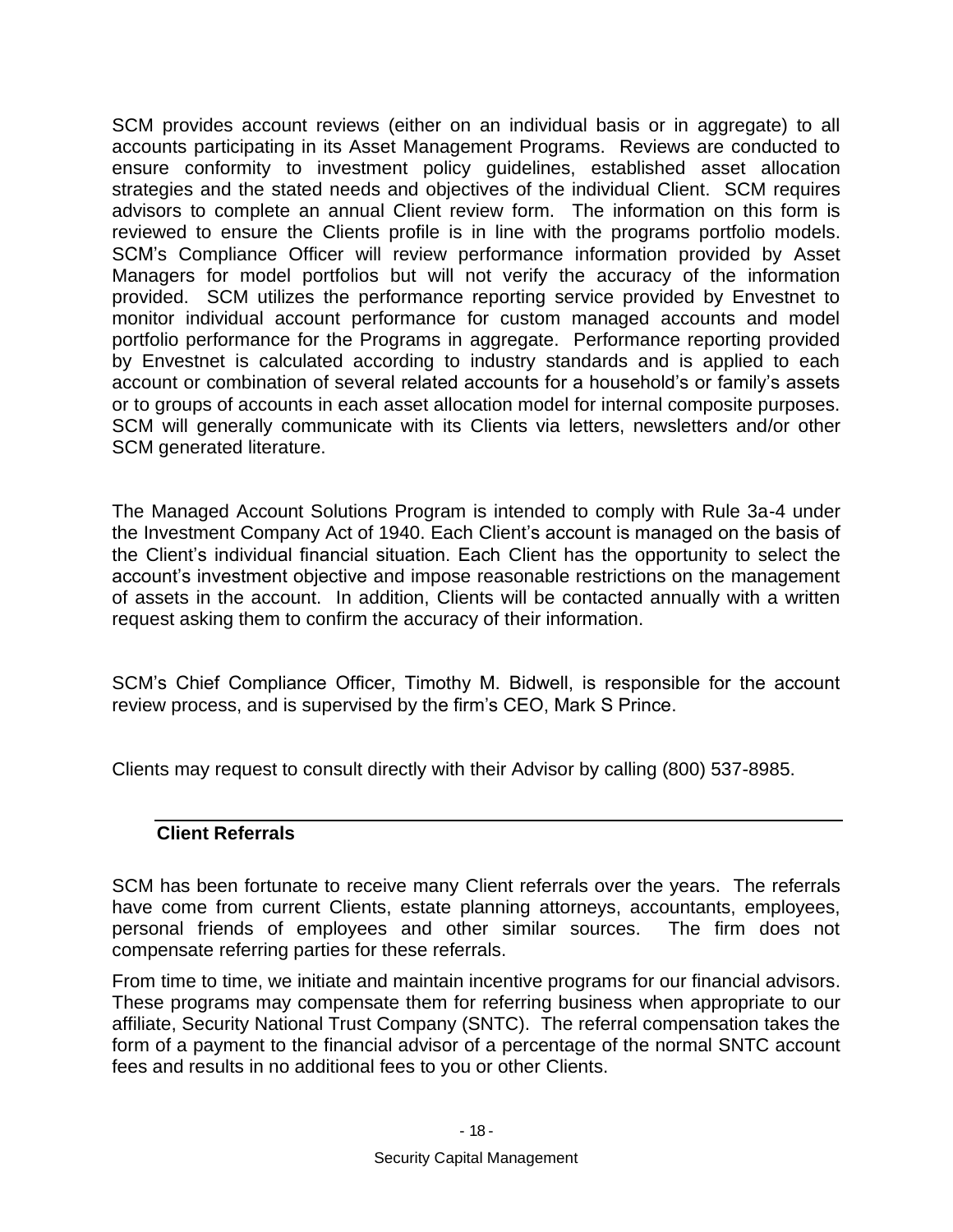In addition, SCM has a referral arrangement in place with an unaffiliated Investment Banker. SCM may when appropriate refer an existing SCM Client for investment banking services and receive compensation for such referral. The referral compensation takes the form of a payment to the financial advisor of a percentage of the normal investment banking fees and results in no additional fees to you or other Clients.

#### <span id="page-22-0"></span>**SEC "Custody"**

From time to time, SCM may be considered to have custody of certain types of accounts, such as when an employee acts as a trustee of an unrelated trust and the firm acts as the investment advisor to that trust. When the firm has such custody, an annual surprise audit of those accounts is performed by an independent CPA firm in compliance with SEC requirements.

### <span id="page-22-1"></span>**Financial Condition**

SCM does not have any financial impairment that will preclude the firm from meeting contractual commitments to Clients.

### <span id="page-22-2"></span>**Information Security/Privacy Notice**

SCM maintains an information security program to reduce the risk that your personal and confidential information may be breached.

SCM is committed to maintaining the confidentiality, integrity and security of the personal information that is entrusted to us.

The categories of nonpublic information that we collect from you may include information about your personal finances, information about your health to the extent that it is needed for the financial planning process, information about transactions between you and third parties, and information from consumer reporting agencies, e.g., credit reports. We use this information to help you meet your personal financial goals.

With your permission, we disclose limited information to attorneys, accountants, and other third parties with whom you have established a relationship. You may opt out from our sharing information with these nonaffiliated third parties by notifying us at any time by telephone, mail, fax, email, or in person. With your permission, we share a limited amount of information about you with your brokerage firm in order to execute securities transactions on your behalf.